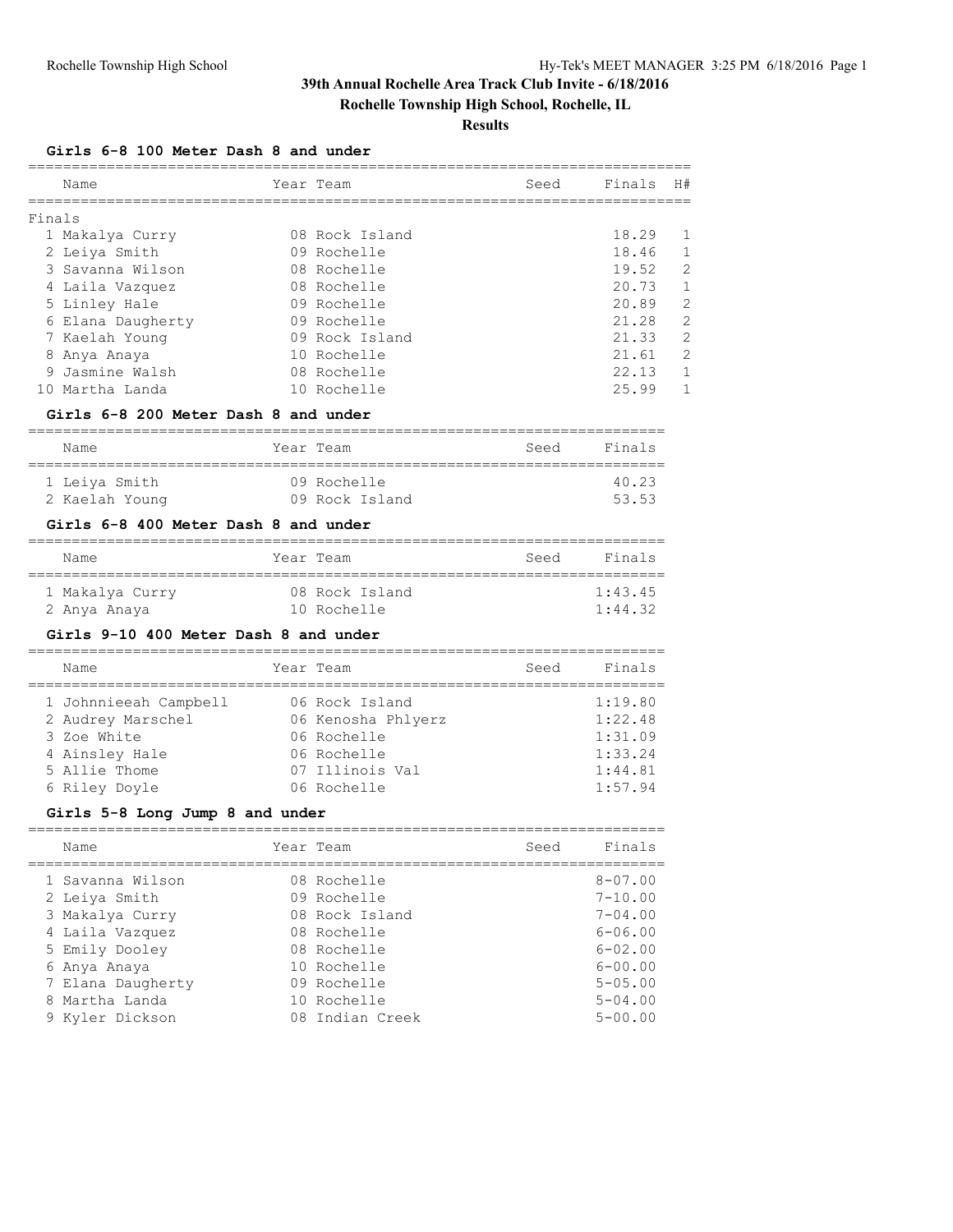**Rochelle Township High School, Rochelle, IL**

### **Results**

#### **Girls 9-10 100 Meter Dash 9-10**

|    | Name                 | Year Team          | Seed  | Finals | H#             |
|----|----------------------|--------------------|-------|--------|----------------|
|    | 1 Kylie Smith        | 06 Rochelle        |       | 16.58  | 1              |
|    | 2 Isabella Turner    | 06 Unattached      | 20.00 | 16.85  | 3              |
|    | 3 Elizabeth Wuebbels | 06 EduSports       | 17.04 | 16.97  | 2              |
|    | 4 Piper Lowder       | 07 Central Illi    |       | 17.17  | $\mathbf{1}$   |
|    | 5 Maggie Carter      | 07 Rochelle        |       | 17.26  | 3              |
|    | 6 Allison Bereza     | 07 Kenosha Phlyerz | 17.20 | 18.09  | 2              |
|    | 7 Brisa Zepeda       | 07 Rochelle        |       | 18.25  | $\mathbf{1}$   |
| 8  | Simone House         | 06 Rochelle        |       | 18.72  | $\overline{2}$ |
|    | 9 Allie Thome        | 07 Illinois Val    |       | 19.01  | 1              |
| 10 | Zamayah Foster       | 07 Rock Island     |       | 19.22  | $\mathbf{1}$   |
| 11 | Anna Blanton         | 07 Rochelle        |       | 19.45  | 3              |
|    | 12 Terriona Jamison  | 06 Rock Island     |       | 19.54  | 2              |
|    | 13 Yulianna Quiroz   | 07 Kenosha Phlyerz |       | 19.55  | 3              |
|    | 14 Yulissa Quiroz    | 07 Kenosha Phlyerz |       | 20.33  | 2              |
|    | 15 Naleia Fonfara    | 07 Rochelle        | 24.97 | 20.79  | 2              |
|    | 16 Riley Doyle       | 06 Rochelle        |       | 21.05  | 1              |
|    | 17 Lauren Young      | 06 Rock Island     |       | 24.04  | 3              |

#### **Girls 9-10 200 Meter Dash 9-10**

| Name                  | Year Team          | Seed  | Finals | H#           |
|-----------------------|--------------------|-------|--------|--------------|
| 1 Johnnieeah Campbell | 06 Rock Island     |       | 35.37  | -1           |
| 2 Kylie Smith         | 06 Rochelle        |       | 35.53  | 2            |
| 3 Audrey Marschel     | 06 Kenosha Phlyerz |       | 36.35  | 1            |
| 4 Elizabeth Wuebbels  | 06 EduSports       | 37.69 | 38.02  | $\mathbf{1}$ |
| 5 Piper Lowder        | 07 Central Illi    |       | 38.65  | 2            |
| 6 Allie Thome         | 07 Illinois Val    |       | 41.74  | 2            |
| 7 Isabella Turner     | 06 Unattached      | 44.00 | 42.02  | 1            |
| 8 Anna Blanton        | 07 Rochelle        |       | 43.26  | 2            |
| 9 Yulianna Ouiroz     | 07 Kenosha Phlyerz |       | 44.23  | $\mathbf{1}$ |
| 10 Terriona Jamison   | 06 Rock Island     |       | 48.03  | 2            |
| 11 Kyler Dickson      | 07 Rochelle        |       | 48.06  | 2            |
| 12 Zamayah Foster     | 07 Rock Island     |       | 48.86  | 2            |

### **Girls 9-10 Long Jump 9-10**

|    | Name                  | Year Team          | Seed         | Finals         |
|----|-----------------------|--------------------|--------------|----------------|
|    | 1 Maggie Carter       | 07 Rochelle        |              | $10 - 09.50$   |
|    | 2 Johnnieeah Campbell | 06 Rock Island     |              | $10 - 03.50$   |
|    | 3 Isabella Turner     | 06 Unattached      | $22 - 11.75$ | $9 - 10.00$    |
|    | 4 Audrey Marschel     | 06 Kenosha Phlyerz |              | $9 - 02.50$    |
|    | 5 Kylie Smith         | 06 Rochelle        |              | $8 - 0.3$ , 00 |
|    | 6 Lauren Young        | 06 Rock Island     |              | $7 - 11.00$    |
|    | 7 Simone House        | 06 Rochelle        |              | $7 - 06.00$    |
| 8. | Anna Blanton          | 07 Rochelle        |              | $7 - 0.5$ , 00 |
|    | 9 Brisa Zepeda        | 07 Rochelle        |              | $7 - 04.00$    |
|    | 10 Allison Bereza     | 07 Kenosha Phlyerz |              | $7 - 02.50$    |
|    | 11 Riley Doyle        | 06 Rochelle        |              | $6 - 04.50$    |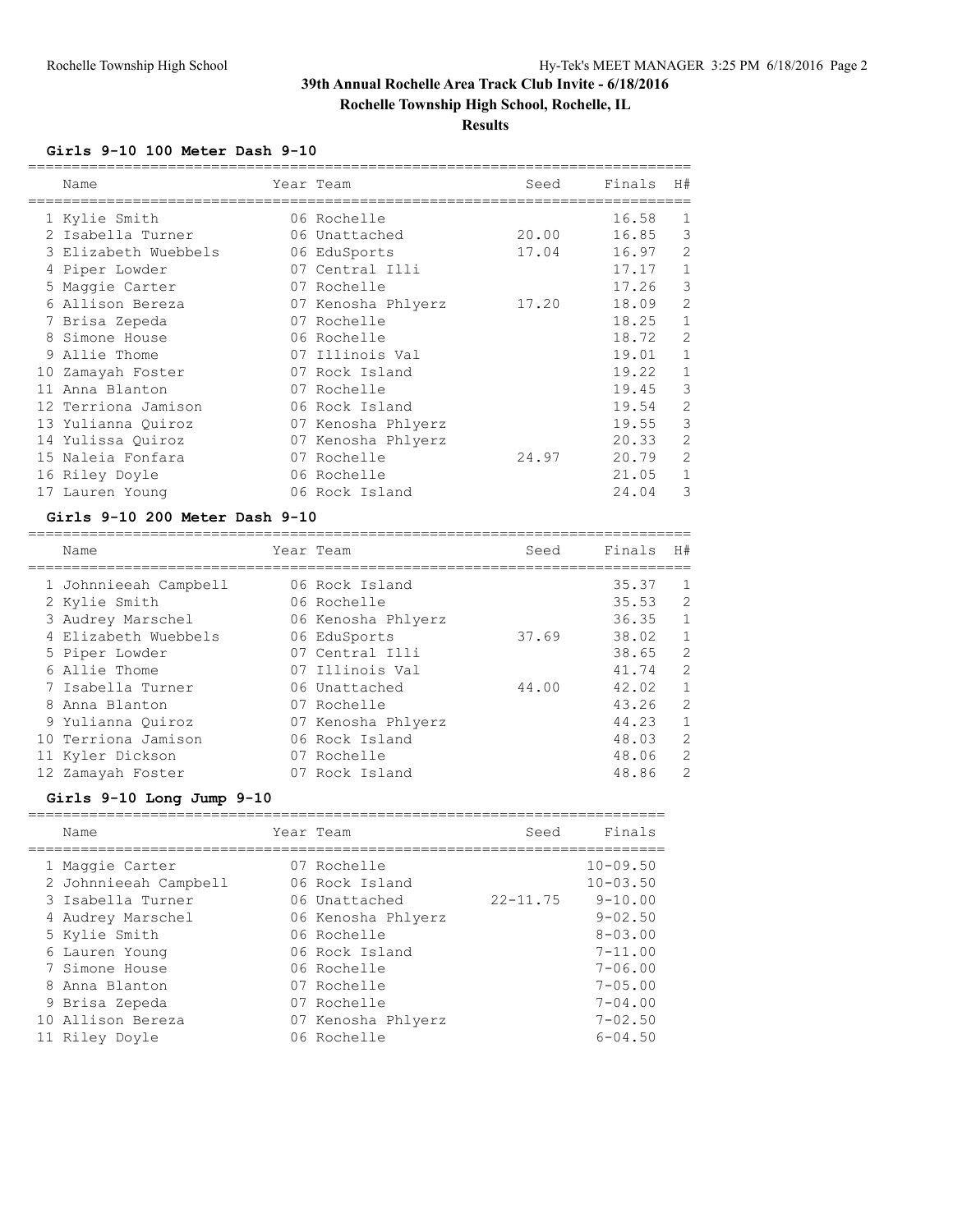**Rochelle Township High School, Rochelle, IL**

### **Results**

### **Girls 11-12 100 Meter Dash 11-12**

| Name                  | Year Team          | Seed  | Finals | H#           |
|-----------------------|--------------------|-------|--------|--------------|
| 1 Lanah Collins       | 04 Central Illi    | 13.60 | 13.90  | 1            |
| 2 Avery Parks         | 04 Central Illi    | 13.60 | 14.09  | 1            |
| 3 Jill Shotsberger    | 05 Unattached      | 14.60 | 15.14  | $\mathbf 1$  |
| 4 Anna Harvey         | 04 Rochelle        |       | 15.41  | $\mathbf{1}$ |
| 5 Sasha Bruins        | 04 Illinois Val    |       | 15.67  | 2            |
| 6 Kaitlyn Frazier     | 04 Unattached      | 16.00 | 15.79  | $\mathbf{1}$ |
| 7 Emma Turner         | 05 Unattached      | 16.00 | 15.91  | 1            |
| 8 Azuri Lawson        | 05 Kenosha Phlyerz |       | 16.47  | 2            |
| 9 Kelsie Minkie       | 04 EduSports       |       | 16.49  | 2            |
| 10 Delaney-Jo Fortney | 05 EduSports       | 17.74 | 17.62  | $\mathbf{1}$ |
| 11 Elise Dooley       | 05 Rochelle        | 21.97 | 17.72  | 2            |
| 12 Sierah Shaver      | 05 Illinois Val    |       | 17.87  | 2            |
| 13 Ahtziri Zepeda     | 05 Rochelle        |       | 18.24  | 2            |
| 14 Sheva Bruins       | 05 Illinois Val    |       | 20.74  | 2            |

#### **Girls 11-12 200 Meter Dash 11-12**

============================================================================

| Name                       | Year Team          | Seed  | Finals | H#           |
|----------------------------|--------------------|-------|--------|--------------|
| 1 Lanah Collins            | 04 Central Illi    | 28.90 | 29.03  | 3            |
| 2 Avery Parks              | 04 Central Illi    | 29.80 | 29.35  | 3            |
| 3 Anna Harvey              | 04 Rochelle        |       | 31.37  | 2            |
| 4 Vivian Jones             | 05 Kenosha Phlyerz | 31.90 | 34.39  | 3            |
| 5 Azuri Lawson             | 05 Kenosha Phlyerz |       | 34.42  | $\mathbf{1}$ |
| 6 Kaitlyn Frazier          | 04 Unattached      | 35.00 | 34.60  | 3            |
| 7 Violette Anderson-Krulas | 05 EduSports       | 35.67 | 36.07  | 3            |
| 8 Sierah Shaver            | 05 Illinois Val    |       | 36.53  | 2            |
| 9 Delaney-Jo Fortney       | 05 EduSports       | 36.92 | 37.19  | 3            |
| 10 Sheva Bruins            | 05 Illinois Val    |       | 42.83  | 1            |

#### **Girls 13-14 200 Meter Dash 11-12**

| Name                  | Year Team            | Seed | Finals | H#             |
|-----------------------|----------------------|------|--------|----------------|
| 1 Shanijah Hunter     | 03 Rock Island       |      | 29.42  | $\overline{1}$ |
| 2 Analisa Murillo     | 03 DuPage Track Club |      | 29.94  | $\overline{2}$ |
| 3 Briana Mathews      | 03 Central Illi      |      | 30.37  | - 3            |
| 4 Bethany Simpson     | 03 Indian Creek      |      | 31.94  | 1              |
| 5 Jasmine Westbrook   | 03 Rock Island       |      | 32.46  | -2             |
| 6 Marielle Kelley     | 03 Rock Island       |      | 33.14  | $\overline{1}$ |
| 7 Tazia Stoner-Harris | 03 Rock Island       |      | 34.94  | 2              |
|                       |                      |      |        |                |

#### **Girls 15-16 200 Meter Dash 11-12**

| Name                             | Year Team            | Seed | Finals H# |                |
|----------------------------------|----------------------|------|-----------|----------------|
| 1 Andelyn Granskog               | 01 DuPage Track Club |      | 28.84     | $\overline{2}$ |
| Girls 11-12 400 Meter Dash 11-12 |                      |      |           |                |

| Name          |  | Year Team          | Seed | Finals  |
|---------------|--|--------------------|------|---------|
| 1 Sydney Soos |  | 05 Kenosha Phlyerz |      | 1:17.01 |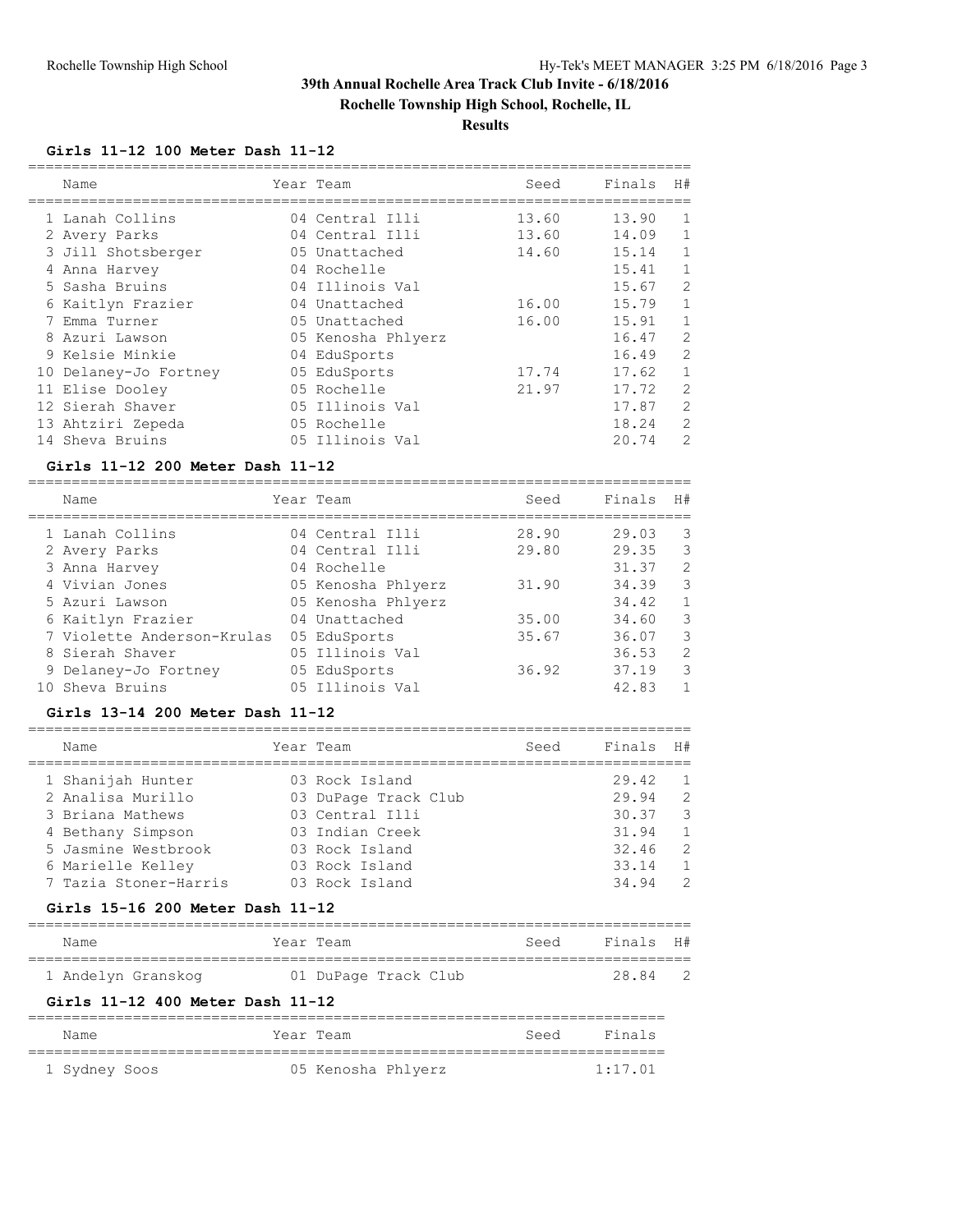### **Rochelle Township High School, Rochelle, IL**

**Results**

### **....Girls 11-12 400 Meter Dash 11-12**

| 2 Audrey Witte  | 04 Indian Creek    | 1:40.00 | 1:17.81 |
|-----------------|--------------------|---------|---------|
| 3 Kayley Hansen | 05 Kenosha Phlyerz |         | 1:25.12 |

#### **Girls 15-16 400 Meter Dash 11-12**

| Name             | Year Team          | Seed    | Finals  |
|------------------|--------------------|---------|---------|
| 1 Riley Hansen   | 00 Kenosha Phlyerz | 1:01.00 | 1:04.05 |
| 2 Krich McKenzie | 00 Unattached      | 1:04.00 | 1:05.45 |

#### **Girls 11-12 80 Meter Hurdles 30" 11-12**

| Name            | Year Team          | Seed  | Finals |
|-----------------|--------------------|-------|--------|
|                 |                    |       |        |
| 1 Vivian Jones  | 05 Kenosha Phlyerz |       | 18.58  |
| 2 Kayley Hansen | 05 Kenosha Phlyerz | 20.00 | 18.83  |

### **Girls 11-12 Long Jump 11-12**

| Name                                                                                                                                                              | Year Team                                                                                                                                               | Seed                                        | Finals                                                                                                                                     |
|-------------------------------------------------------------------------------------------------------------------------------------------------------------------|---------------------------------------------------------------------------------------------------------------------------------------------------------|---------------------------------------------|--------------------------------------------------------------------------------------------------------------------------------------------|
| 1 Vivian Jones<br>2 Anna Harvey<br>3 Audrey Jenkins<br>4 Kiley Harrel<br>5 Sasha Bruins<br>6 Emma Turner<br>7 Kelsie Minkie<br>8 Ahtziri Zepeda<br>9 Elise Dooley | 05 Kenosha Phlyerz<br>04 Rochelle<br>04 Illinois Val<br>04 Unattached<br>04 Illinois Val<br>05 Unattached<br>04 EduSports<br>05 Rochelle<br>05 Rochelle | $12 - 05.75$<br>$22 - 11.75$<br>$4 - 11.00$ | $12 - 11.00$<br>$12 - 05.00$<br>$12 - 00.25$<br>$10 - 08.00$<br>$10 - 02.75$<br>$10 - 02.00$<br>$10 - 01.00$<br>$8 - 11.00$<br>$8 - 02.50$ |
|                                                                                                                                                                   |                                                                                                                                                         |                                             |                                                                                                                                            |

### **Girls 11-12 Discus Throw 1.0 kg 11-12**

| Name             | Year Team       | Seed         | Finals    |
|------------------|-----------------|--------------|-----------|
| 1 Alexa Anderson | 05 Indian Creek | $45 - 00$    | $41 - 00$ |
| 2 Emily Frazier  | 05 Unattached   | $47 - 00.50$ | $40 - 00$ |

#### **Girls 13-14 Discus Throw 1.0 kg 11-12**

| Name                                                  | Year Team                                       | Seed | Finals                              |
|-------------------------------------------------------|-------------------------------------------------|------|-------------------------------------|
| 1 Kendall Krich<br>2 Morgan Haas<br>3 Bethany Simpson | 03 Unattached<br>03 Rochelle<br>03 Indian Creek |      | $60 - 00$<br>$49 - 08$<br>$46 - 06$ |

#### **Girls 15-16 Discus Throw 1.0 kg 11-12**

| Name             | Year Team |                      | Finals<br>Seed |
|------------------|-----------|----------------------|----------------|
|                  |           |                      |                |
| 1 Tayla Schwarz  |           | 00 DuPage Track Club | $131 - 00$     |
| 2 Jasmine Stokes |           | 00 DuPage Track Club | $102 - 08$     |
| 3 Kayla Mikottis |           | 01 DuPage Track Club | $71 - 10$      |
| 4 Olivia Howard  |           | 00 DuPage Track Club | $59 - 06$      |
|                  |           |                      |                |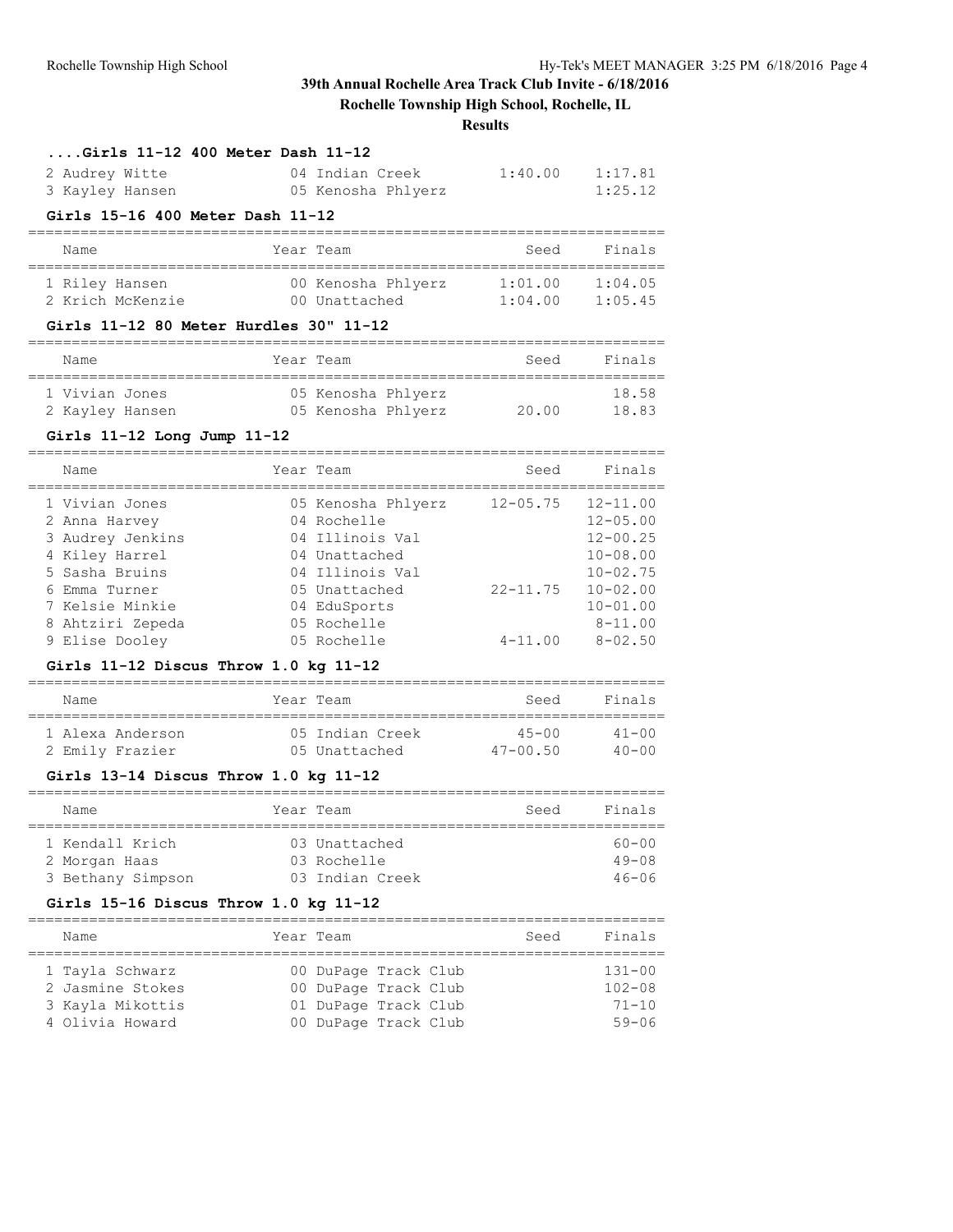### **Rochelle Township High School, Rochelle, IL**

### **Results**

| Name                                         | Year Team               | Seed                 | Finals    |                |
|----------------------------------------------|-------------------------|----------------------|-----------|----------------|
| =================<br>1 Kelsey Breen          | 99 DuPage Track Club    |                      | $99 - 10$ |                |
| Girls 13-14 100 Meter Dash 13-14             |                         |                      |           |                |
| Name                                         | Year Team               | Seed                 | Finals    | H#             |
| _______________________<br>1 Analisa Murillo | 03 DuPage Track Club    |                      | 14.39     | 2              |
| 2 Jennifer Wuebbels                          | 03 EduSports            | 14.78                | 14.42     | $\overline{2}$ |
| 3 Lanaja Brownlee                            | 03 Central Illi         | 14.20                | 14.52     | 2              |
| 4 Shanijah Hunter                            | 03 Rock Island          |                      | 14.82     | $\mathbf{1}$   |
| 5 Marielle Kelley                            | 03 Rock Island          |                      | 14.92     | $\mathbf{1}$   |
| 6 Tazia Stoner-Harris                        | 03 Rock Island          |                      | 15.59     | $\overline{c}$ |
| 7 Jasmine Westbrook                          | 03 Rock Island          |                      | 15.87     | $\overline{2}$ |
| 8 Kylie Ambrose                              | 02 Illinois Val         |                      | 16.48     | 1              |
| Girls 15-16 100 Meter Dash 13-14             |                         |                      |           |                |
| Name                                         | Year Team               | Seed                 | Finals    | H#             |
| 1 Alicia Jones                               | 01 Kenosha Phlyerz      | 12.80                | 13.24     | 2              |
| Girls 17-18 100 Meter Dash 13-14             |                         | ------------------   |           |                |
| Name                                         | Year Team               | Seed                 | Finals    |                |
| 1 Camryn Comodore                            | 99 Rock Island          |                      | 13.41     |                |
| 2 Demetria Johnson                           | 98 Rock Island          |                      | 13.46     |                |
| Girls 13-14 400 Meter Dash 13-14             |                         | ____________________ |           |                |
| Name                                         | Year Team               | Seed                 | Finals    |                |
| 1 Emma Hupp                                  | 02 Kenosha Phlyerz      | 1:06.00              | 1:08.14   |                |
| 2 Clare Green                                | 02 Rochelle             |                      | 1:08.86   |                |
| 3 Kendall Krich                              | 03 Unattached           |                      | 1:09.98   |                |
| 4 Cali Minkie                                | 03 EduSports            |                      | 1:11.01   |                |
| Girls 13-14 100 Meter Hurdles 30" 13-14      |                         |                      |           |                |
| Name                                         | Year Team               | Seed                 | Finals    |                |
| 1 sydney Chong                               | 03 Central Illi         | 17.90                | 18.34     |                |
| 2 Sofia Lenkaitis                            | 03 Rochelle             |                      | 19.54     |                |
| 3 Elizabeth Edgcomb                          | 02 Illinois Val         |                      | 20.09     |                |
| 4 Erin Booker                                | 03 Illinois Val         |                      | 21.34     |                |
| 5 Morgan Haas                                | 03 Rochelle             |                      | 21.61     |                |
| Girls 13-14 4x100 Meter Relay 13-14          | ======================= |                      |           |                |
| Team                                         |                         | Seed                 | Finals    |                |
| 1 Central Illinois Track Team                | 'A'                     | 56.50                | 55.66     |                |

1) Lanaja Brownlee 03 2) Lanah Collins 04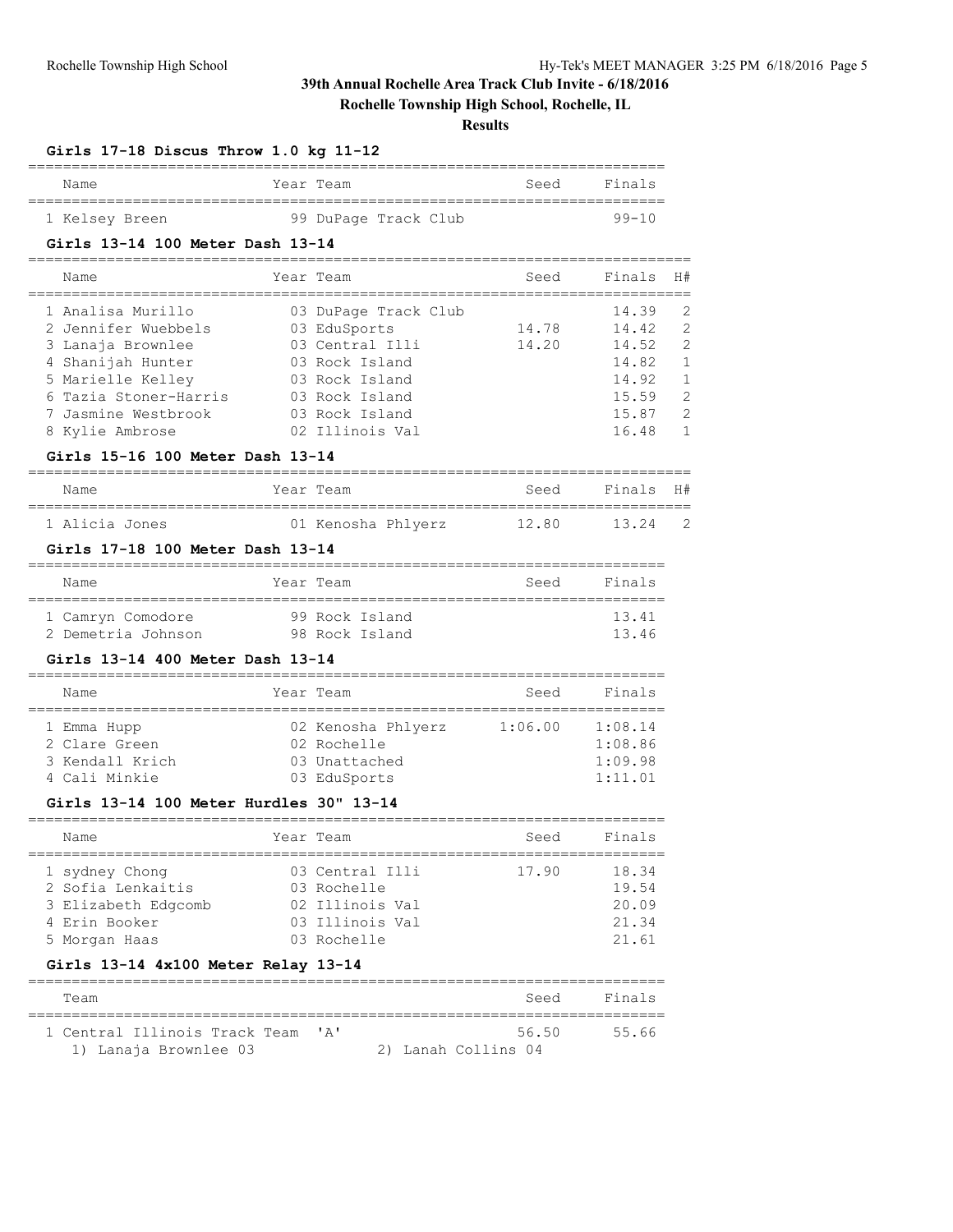### **Rochelle Township High School, Rochelle, IL**

### **Results**

### **....Girls 13-14 4x100 Meter Relay 13-14**

| 3) Avery Parks 04                    | 4) Briana Mathews 03      |
|--------------------------------------|---------------------------|
| 2 Rock Island Striders Track Tea 'A' | 1:00.35                   |
| 1) Marielle Kelley 03                | 2) Tazia Stoner-Harris 03 |
| 3) Jasmine Westbrook 03              | 4) Shanijah Hunter 03     |
| 3 Rochelle Area Track Club 'A'       | 1:06.96                   |
| 1) Morgan Haas 03                    | 2) Elise Dooley 05        |
| 3) Ahtziri Zepeda 05                 | 4) Anna Harvey 04         |

### **Girls 13-14 4x400 Meter Relay 13-14**

| Team                                                                      |              | Seed | Finals                          |
|---------------------------------------------------------------------------|--------------|------|---------------------------------|
| 1 Rochelle Area Track Club<br>1 Kenosha Phlyerz 'A'<br>1 Indian Creek 'A' | $\mathbf{A}$ |      | 4:41.29<br>J5:04.68<br>J5:19.28 |

#### **Girls 13-14 Long Jump 13-14**

| Name                | Year Team          | Seed         | Finals       |
|---------------------|--------------------|--------------|--------------|
| 1 Emma Hupp         | 02 Kenosha Phlyerz | $14 - 01.00$ | $15 - 00.75$ |
| 2 Clare Green       | 02 Rochelle        |              | $14 - 09.00$ |
| 3 sydney Chong      | 03 Central Illi    |              | $14 - 06.50$ |
| 4 Jasmine Westbrook | 03 Rock Island     |              | $13 - 07.00$ |
| 5 Cali Minkie       | 03 EduSports       |              | $12 - 05.50$ |
| 6 Marielle Kelley   | 03 Rock Island     |              | $12 - 01.00$ |
| 7 Erin Booker       | 03 Illinois Val    |              | $11 - 04.00$ |
| 8 Ashleigh Huston   | 02 Illinois Val    |              | $10 - 11.50$ |

### **Girls 15-16 Triple Jump 13-14**

| Name             | Year Team |               | Seed                      | Finals |
|------------------|-----------|---------------|---------------------------|--------|
| 1 Krich McKenzie |           | 00 Unattached | $30 - 10.00$ $31 - 08.00$ |        |

### **Girls 17-18 Triple Jump 13-14**

| Name |                   | Year Team |             | Seed | Finals       |
|------|-------------------|-----------|-------------|------|--------------|
|      |                   |           |             |      |              |
|      | 1 Alexis Crawford |           | 99 Rochelle |      | $26 - 09.00$ |

### **Girls 19-34 Triple Jump 13-14**

| Name                            | Year Team                                    | Seed | Finals                    |
|---------------------------------|----------------------------------------------|------|---------------------------|
| 1 Malaikah Love                 | 90 Unattached                                |      | $44 - 03.25$ $42 - 05.00$ |
| Girls $15-16$ Long Jump $15-16$ |                                              |      |                           |
| $N \sim m \sim$                 | $V \wedge \wedge \wedge$ $m \wedge \wedge m$ |      | $C \cap C$                |

| Name           |  | Year Team |                    | Seed              | Finals |
|----------------|--|-----------|--------------------|-------------------|--------|
| 1 Alicia Jones |  |           | 01 Kenosha Phlyerz | 17-06.00 15-07.00 |        |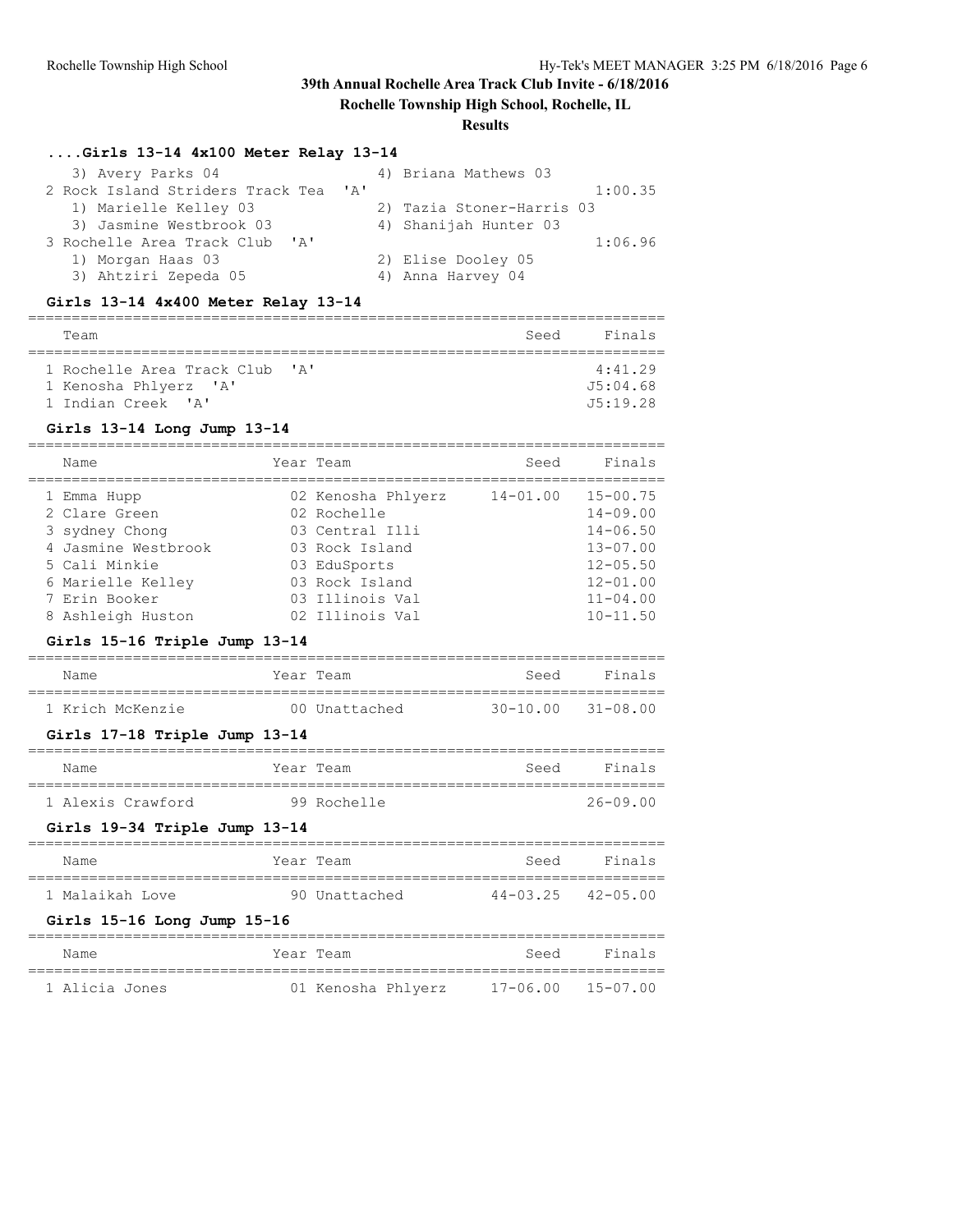**Rochelle Township High School, Rochelle, IL**

### **Results**

#### **Girls 17-18 Long Jump 15-16**

| Name               | Year Team            | Seed | Finals       |
|--------------------|----------------------|------|--------------|
|                    |                      |      |              |
| 1 Sonja Renowden   | 99 DuPage Track Club |      | $16 - 11.00$ |
| 2 Demetria Johnson | 98 Rock Island       |      | $16 - 01.00$ |
| 3 Camryn Comodore  | 99 Rock Island       |      | $15 - 05.50$ |
| 4 Abigail Whynott  | 99 Kenosha Phlyerz   |      | $12 - 10.00$ |

#### **Girls 15-16 Javelin Throw 600g 15-16**

| Name               | Year Team            | Seed | Finals |
|--------------------|----------------------|------|--------|
| 1 Tayla Schwarz    | 00 DuPage Track Club |      | 29.60m |
| 2 Andelyn Granskog | 01 DuPage Track Club |      | 22.16m |

#### **Girls 17-18 Javelin Throw 600g 15-16**

| Name              | Year Team          | Seed | Finals |
|-------------------|--------------------|------|--------|
| 1 Kayla Mankel    | 99 Kenosha Phlyerz |      | 17.19m |
| 2 Ashley Ackerman | 99 Rochelle        |      | 14.00m |

### **Boys 6-8 100 Meter Dash 8 and under**

| Name                   | Year Team       | Seed | Finals | H#             |
|------------------------|-----------------|------|--------|----------------|
| 1 Caleb Shugars        | 08 Rochelle     |      | 17.17  | $\mathcal{L}$  |
| 2 Jeremiah Jamison     | 09 Rock Island  |      | 17.39  | 2              |
| 3 Dustin Westbrook     | 09 Rock Island  |      | 18.30  | $\mathbf{1}$   |
| 4 Jaqqer Kemp          | 09 Kemps 7      |      | 18.89  | 2              |
| 5 Brody Bosi           | 09 Illinois Val |      | 19.24  | 2              |
| 6 Dawson Kemp          | 08 Kemps 7      |      | 19.36  | $\overline{1}$ |
| 7 Adam Donaldson       | 08 Rock Island  |      | 19.39  | $\mathbf{1}$   |
| 8 Michael Westbrook Jr | 09 Rock Island  |      | 19.61  | 2              |
| 9 Zachary Dreska       | 08 Rochelle     |      | 20.19  | $\mathbf{1}$   |
| 10 Grant Daugherty     | 09 Rochelle     |      | 23.56  |                |

### **Boys 6-8 200 Meter Dash 8 and under**

| Name                                                  | Year Team                                           | Seed | Finals                  |
|-------------------------------------------------------|-----------------------------------------------------|------|-------------------------|
| 1 Caleb Shugars<br>2 Enzo Sturycz<br>3 Adam Donaldson | 08 Rochelle<br>08 Kenosha Phlyerz<br>08 Rock Island |      | 35.72<br>35.97<br>40.70 |
| 4 Brody Bosi                                          | 09 Illinois Val                                     |      | 42.23                   |

#### **Boys 6-8 400 Meter Dash 8 and under**

| Name         |                | Year Team                         | Seed | Finals             |
|--------------|----------------|-----------------------------------|------|--------------------|
| 1 Mark Green | 2 Enzo Sturycz | 08 Rochelle<br>08 Kenosha Phlyerz |      | 1:22.93<br>1:24.78 |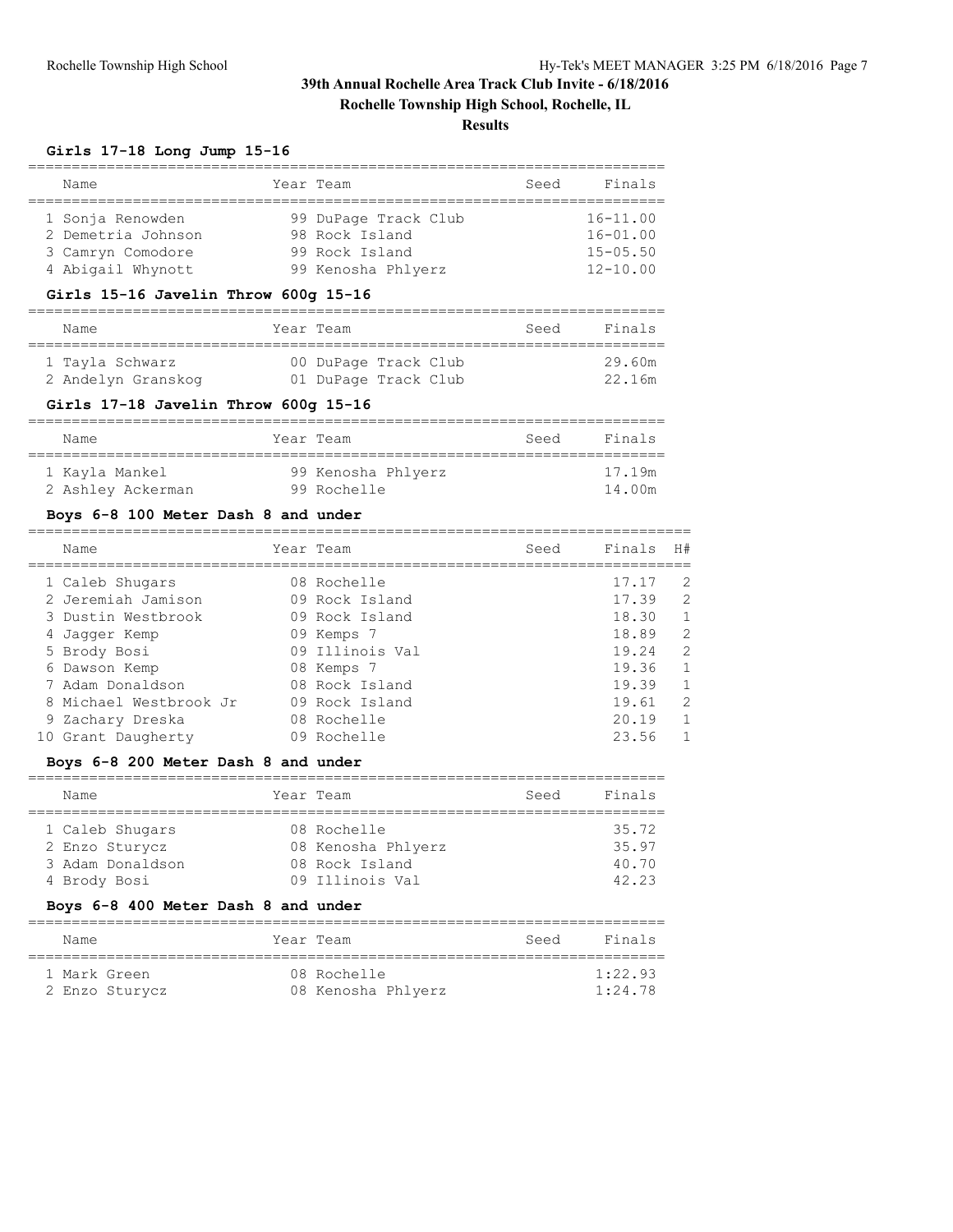**Rochelle Township High School, Rochelle, IL**

### **Results**

#### **Boys 9-10 400 Meter Dash 8 and under**

| Name                | Year Team |               | Seed | Finals  |
|---------------------|-----------|---------------|------|---------|
|                     |           |               |      |         |
| 1 Gavin Pennington  |           | 06 Rochelle   |      | 1:15.90 |
| 2 Titus Shotsberger |           | 07 Unattached |      | 1:22.41 |
| 3 Abel Huerta       |           | 06 Rochelle   |      | 2:02:70 |

### **Boys 5-8 Long Jump 8 and under**

| Name                   | Year Team          | Seed | Finals       |
|------------------------|--------------------|------|--------------|
|                        |                    |      |              |
| 1 Enzo Sturycz         | 08 Kenosha Phlyerz |      | $10 - 03.75$ |
| 2 Mark Green           | 08 Rochelle        |      | $9 - 0.5.00$ |
| 3 Michael Westbrook Jr | 09 Rock Island     |      | $8 - 07.00$  |
| 4 Zachary Dreska       | 08 Rochelle        |      | $8 - 00.00$  |
| 5 Jaqqer Kemp          | 09 Kemps 7         |      | $7 - 11.50$  |
| 6 Adam Donaldson       | 08 Rock Island     |      | $7 - 06.00$  |
| 7 Jeremiah Jamison     | 09 Rock Island     |      | $6 - 08.50$  |
| 8 Dustin Westbrook     | 09 Rock Island     |      | $6 - 08.25$  |
| 9 Mark Wurtz           | 08 Rochelle        |      | $6 - 04.00$  |
| 10 Grant Daugherty     | 09 Rochelle        |      | $6 - 02.00$  |
| 11 David Wurtz         | 09 Rochelle        |      | $4 - 11.00$  |

#### **Boys 9-10 100 Meter Dash 9-10**

| Name                      |  | Year Team          | Seed  | Finals | H#             |  |  |  |  |  |  |
|---------------------------|--|--------------------|-------|--------|----------------|--|--|--|--|--|--|
| 1 Parker Lenkaitis        |  | 06 Rochelle        |       | 16.94  | $\overline{2}$ |  |  |  |  |  |  |
| 2 Edward Jones III        |  | 07 Kenosha Phlyerz | 17.00 | 17.84  | $\overline{1}$ |  |  |  |  |  |  |
| 3 Skyler Stone            |  | 07 Rock Island     |       | 18.74  | - 2            |  |  |  |  |  |  |
| 4 Anthony Anderson-Krulas |  | 07 EduSports       | 22.46 | 21.18  | $\mathbf{1}$   |  |  |  |  |  |  |

### **Boys 11-12 100 Meter Dash 9-10**

| Name                 | Year Team            | Seed  | Finals H# |                |
|----------------------|----------------------|-------|-----------|----------------|
| 1 Ryan Prochaska     | 04 DuPage Track Club |       | 14.95     | $\overline{1}$ |
| 2 Cole Oleson        | 04 Unattached        | 14.63 | 15.25     | $\overline{1}$ |
| 3 Owen Haas          | 05 Rochelle          |       | 15.59     | 2              |
| 4 Ouonterrion Brooks | 05 Rock Island       |       | 16.01     | - 2            |
| 5 Mekhi Young        | 04 Rock Island       |       | 16.10     | $\overline{1}$ |
| 6 Tristen Tessendorf | 04 EduSports         |       | 16.19     | -2             |
| 7 Nolan Fonfara      | 05 Rochelle          |       | 17.17     | $\overline{1}$ |
| 8 Owen Walsh         | 05 Kenosha Phlyerz   |       | 18.61     | - 2            |
|                      |                      |       |           |                |

### **Boys 9-10 200 Meter Dash 9-10**

| Name                      | Year Team      | Seed  | Finals H# |                |
|---------------------------|----------------|-------|-----------|----------------|
| 1 Gavin Pennington        | 06 Rochelle    |       | 34.01     | $\overline{2}$ |
| 2 Reece Harris            | 07 Rochelle    |       | 36.67     | $\overline{1}$ |
| 3 Skyler Stone            | 07 Rock Island |       | 40.08     | - 2            |
| 4 Anthony Anderson-Krulas | 07 EduSports   | 47.51 | 54.27     | $\overline{1}$ |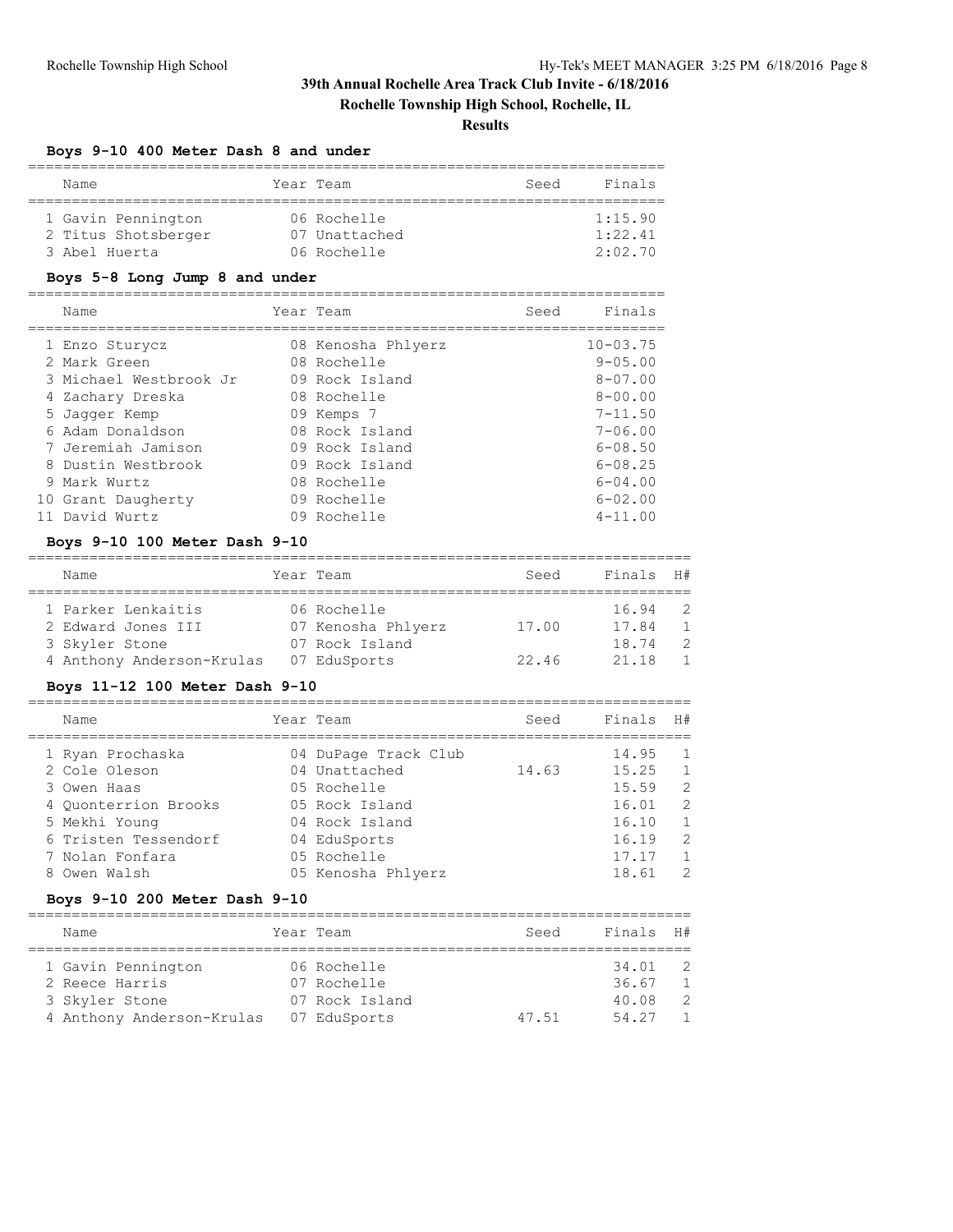### **Rochelle Township High School, Rochelle, IL**

#### **Results**

#### **Boys 11-12 200 Meter Dash 9-10**

| Name                 |  | Year Team          | Seed | Finals H# |  |  |  |  |  |  |  |
|----------------------|--|--------------------|------|-----------|--|--|--|--|--|--|--|
|                      |  |                    |      |           |  |  |  |  |  |  |  |
| 1 Ouonterrion Brooks |  | 05 Rock Island     |      | 33.72     |  |  |  |  |  |  |  |
| 2 Tristen Tessendorf |  | 04 EduSports       |      | 34.92     |  |  |  |  |  |  |  |
| 3 Owen Walsh         |  | 05 Kenosha Phlyerz |      | 38 21     |  |  |  |  |  |  |  |

#### **Boys 13-14 200 Meter Dash 9-10**

| Name                 | Year Team            | Seed  | Finals H# |                |
|----------------------|----------------------|-------|-----------|----------------|
| 1 Marion Rogers      | 02 Rock Island       |       | 25.56     | $\overline{1}$ |
| 2 Evan Lowder        | 03 Central Illi      | 27.20 | 27.80     | - 2            |
| 3 Jaydon Romsaithong | 03 DuPage Track Club |       | 30.08     | $\overline{1}$ |
| 4 Matthew Patton     | 03 Rock Island       |       | 33.26     | - 2            |
| 5 Avery Donaldson    | 02 Rock Island       |       | 33.62     | $\overline{1}$ |

#### **Boys 9-10 Long Jump 9-10**

| Name                      | Year Team          | Seed        | Finals       |
|---------------------------|--------------------|-------------|--------------|
| 1 Titus Shotsberger       | 07 Unattached      |             | $10 - 02.00$ |
| 2 Parker Lenkaitis        | 06 Rochelle        |             | $8 - 10.75$  |
| 3 Edward Jones III        | 07 Kenosha Phlyerz |             | $8 - 06.25$  |
| 4 Avery Auld              | 06 Rochelle        |             | $7 - 10.75$  |
| 5 Reece Harris            | 07 Rochelle        |             | $7 - 02.75$  |
| 6 Anthony Anderson-Krulas | 07 EduSports       | $5 - 07.00$ | $6 - 03.25$  |

#### **Boys 11-12 400 Meter Dash 11-12**

| Name                  | Year Team |                    | Seed | Finals  |  |  |  |  |  |
|-----------------------|-----------|--------------------|------|---------|--|--|--|--|--|
|                       |           |                    |      |         |  |  |  |  |  |
| 1 Carter Maffet       |           | 05 Kenosha Phlyerz |      | 1:10.44 |  |  |  |  |  |
| 2 Tayshaun McCullough |           | 05 Kenosha Phlyerz |      | 1:19.29 |  |  |  |  |  |
| 3 David Wanner        |           | 04 Rochelle        |      | 1:22.31 |  |  |  |  |  |
| 4 Noah Brown          |           | 04 Rochelle        |      | 1:23.41 |  |  |  |  |  |

### **Boys 15-16 4x100 Meter Relay 11-12**

| Team                                                  |      | Seed                         | Finals  |
|-------------------------------------------------------|------|------------------------------|---------|
| 1 Central Illinois Track Team 'A'<br>1) Bryce Hess 01 |      | 46.50<br>2) Brady Stoewer 01 | 47.86   |
| 3) Ethan Lowder 01                                    |      | 4) Spencer Parker 01         |         |
| 2 Rochelle Area Track Club                            | י בי |                              | 51.54   |
| 1) Austin Brown 01                                    |      | 2) Diego Escobar 02          |         |
| 3) Ben Hickey 02                                      |      | 4) Ethan Wooten 01           |         |
| 3 Rock Island Striders Track Tea 'A'                  |      | 55.21                        | 1:00.22 |
| 1) Avery Donaldson 02                                 |      | 2) Matthew Patton 03         |         |
| 3) Marion Rogers 02                                   |      | 4) Mekhi Young 04            |         |
| 4 Rochelle Area Track Club                            | י בי |                              | 1:08.36 |
| 1) Wesley Brown 05                                    |      | 2) David Wanner 04           |         |
| 3) Josue Huerta 03                                    | 4)   | Noah Brown 04                |         |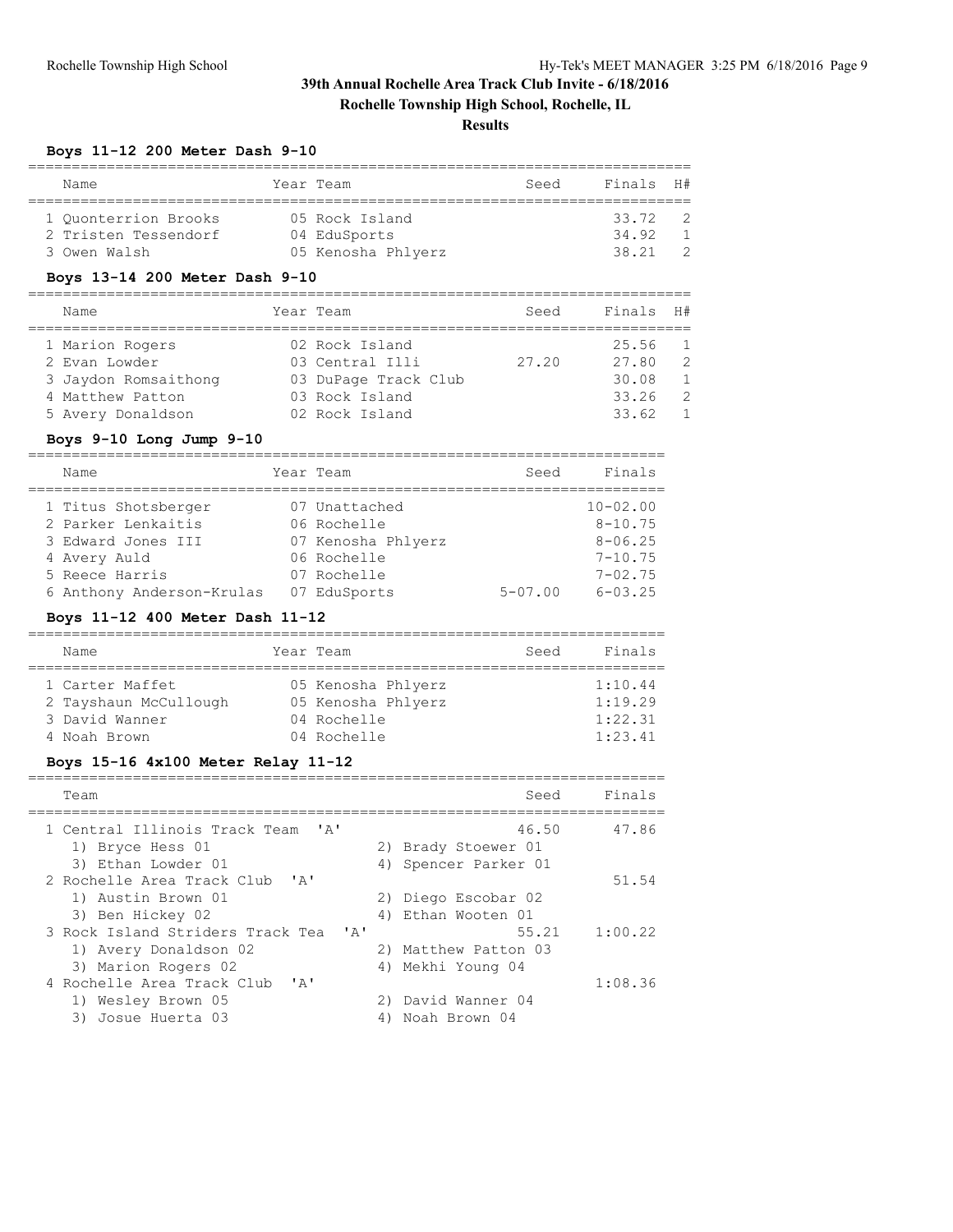**Rochelle Township High School, Rochelle, IL**

## **Results**

### **Boys 11-12 Long Jump 11-12**

| Name                                                                                                                                                 | Year Team<br>----------                                                                                     | Seed                           | Finals                                                                                       |
|------------------------------------------------------------------------------------------------------------------------------------------------------|-------------------------------------------------------------------------------------------------------------|--------------------------------|----------------------------------------------------------------------------------------------|
| 1 Stephen Shaver<br>2 Ryan Prochaska<br>3 Mekhi Young<br>4 Quonterrion Brooks<br>5 Cameron Tice<br>6 Wesley Brown<br>Boys 13-14 100 Meter Dash 13-14 | 04 Illinois Val<br>04 DuPage Track Club<br>04 Rock Island<br>05 Rock Island<br>04 EduSports<br>05 Rochelle  | $8 - 11.00$                    | $13 - 04.75$<br>$12 - 07.50$<br>$10 - 08.00$<br>$10 - 06.50$<br>$9 - 10.50$<br>$9 - 01.00$   |
| Name                                                                                                                                                 | Year Team                                                                                                   | Seed                           | Finals                                                                                       |
| 1 Evan Lowder<br>2 Nolan Kemp<br>3 Easton Kemp<br>4 Matthew Patton<br>5 Avery Donaldson                                                              | 03 Central Illi<br>02 Kemps 7<br>03 Kemps 7<br>03 Rock Island<br>02 Rock Island                             | 12.60<br>12.90                 | 13.27<br>13.65<br>14.02<br>15.39<br>15.77                                                    |
| Boys 13-14 400 Meter Dash 13-14<br>Name                                                                                                              | Year Team                                                                                                   | Seed                           | Finals                                                                                       |
| ===================================<br>1 Jaleon Israel<br>2 Braden Clarke<br>3 Josue Huerta<br>Boys 15-16 400 Meter Dash 13-14                       | 03 Rock Island<br>02 DuPage Track Club<br>03 Rochelle                                                       | ===================            | 1:08.81<br>1:10.18<br>1:16.82                                                                |
| Name                                                                                                                                                 | Year Team                                                                                                   | Seed                           | Finals                                                                                       |
| 1 Riley McIntyre<br>2 Austin Brown<br>Boys 13-14 Long Jump 13-14                                                                                     | 00 Unattached<br>01 Rochelle                                                                                | 54.70                          | 59.55<br>1:00.72                                                                             |
| Name                                                                                                                                                 | Year Team                                                                                                   | ______________________<br>Seed | Finals                                                                                       |
| 1 Marion Rogers<br>2 Anthony DiVenere<br>3 Jaleon Israel<br>4 Matthew Patton<br>5 Easton Kemp<br>6 Zack Bosi                                         | 02 Rock Island<br>02 DuPage Track Club<br>03 Rock Island<br>03 Rock Island<br>03 Kemps 7<br>03 Illinois Val |                                | $15 - 07.50$<br>$14 - 00.75$<br>$13 - 02.50$<br>$12 - 10.50$<br>$12 - 07.50$<br>$11 - 09.50$ |

### **Boys 13-14 Triple Jump 13-14**

| Name               |  | Year Team            | Seed | Finals       |
|--------------------|--|----------------------|------|--------------|
|                    |  |                      |      |              |
|                    |  |                      |      |              |
| 1 Jaleon Israel    |  | 03 Rock Island       |      | $30 - 07.00$ |
| 2 Anthony DiVenere |  | 02 DuPage Track Club |      | $30 - 02.00$ |
|                    |  |                      |      |              |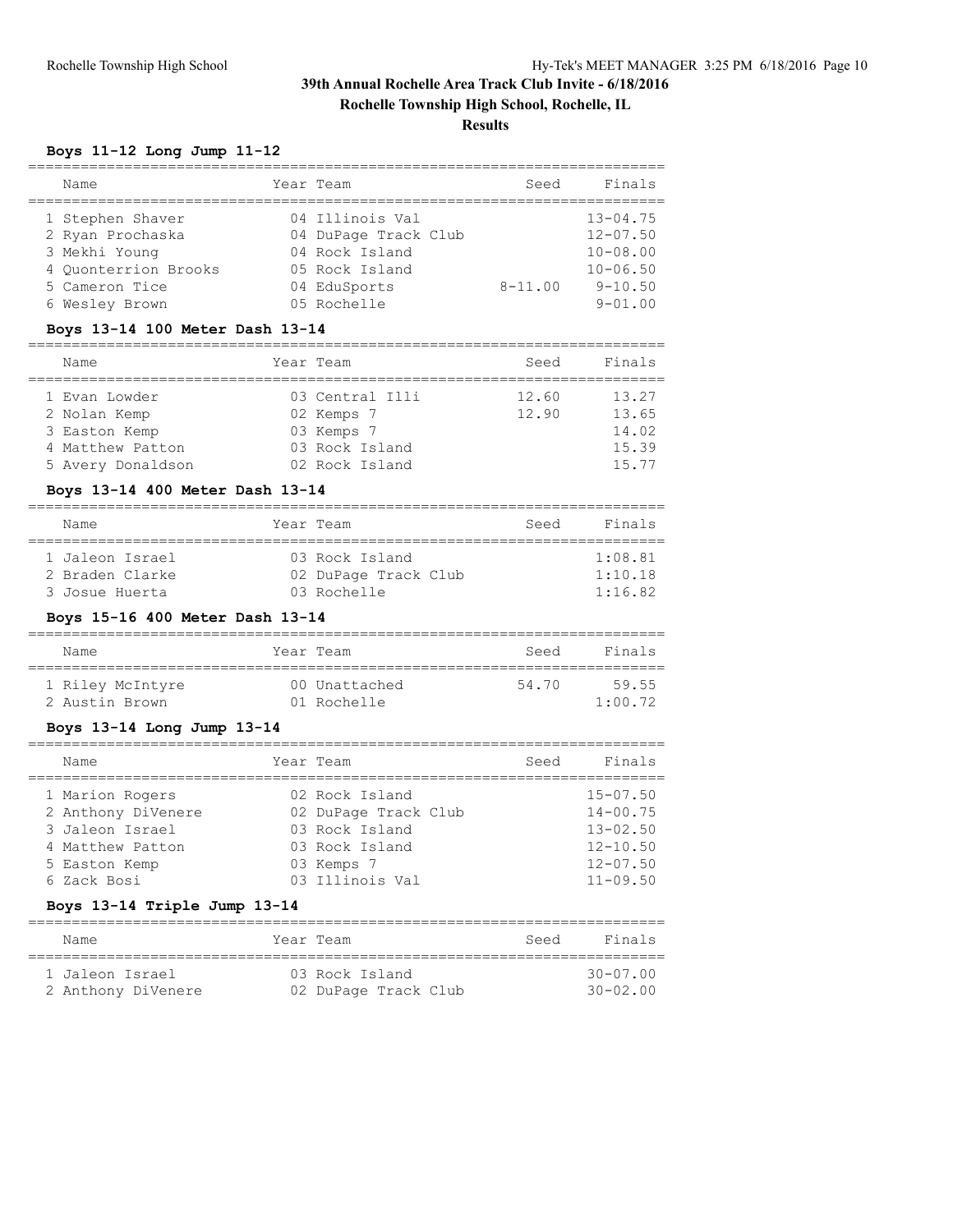# **Rochelle Township High School, Rochelle, IL**

| Boys 15-18 Triple Jump 13-14                                                                              |                                                                        |              |                            |
|-----------------------------------------------------------------------------------------------------------|------------------------------------------------------------------------|--------------|----------------------------|
| Name                                                                                                      | Year Team                                                              | Seed         | Finals                     |
| 1 Matthew Augustyn<br>Boys 13-14 Discus Throw 1 kg 13-14                                                  | 99 DuPage Track Club                                                   |              | $40 - 04.00$               |
| Name                                                                                                      | Year Team                                                              | Seed         | Finals                     |
| 1 Nolan Kemp<br>2 Easton Kemp                                                                             | 02 Kemps 7<br>03 Kemps 7                                               |              | $110 - 03$<br>$60 - 11$    |
| Boys 15-16 Discus Throw 1 kg 13-14                                                                        |                                                                        |              |                            |
| Name                                                                                                      | Year Team                                                              | Seed         | Finals                     |
| 1 Dan Spejcher<br>Boys 17-18 Discus Throw 1 kg 13-14                                                      | 00 DuPage Track Club                                                   |              | $114 - 10$                 |
| Name                                                                                                      | Year Team                                                              | Seed         | Finals                     |
| 1 Chago Basso<br>Boys 19-34 Discus Throw 1 kg 13-14                                                       | 98 DuPage Track Club                                                   |              | $176 - 05$                 |
| Name                                                                                                      | Year Team                                                              | Seed         | Finals                     |
| 1 Eric Masington<br>Boys $13-14$ Javelin Throw $600q$ 13-14                                               | 92 Unattached                                                          | $94 - 02.50$ | $179 - 05$                 |
| Name                                                                                                      | Year Team                                                              | Seed         | Finals                     |
| 1 Ryan Dufty<br>Boys $15-16$ Javelin Throw $600q$ 13-14                                                   | 02 DuPage Track Club                                                   |              | 27.80m                     |
| Name                                                                                                      | Year Team                                                              | Seed         | Finals                     |
| 1 Dan Spejcher<br>2 Stefano Corelli-Guerra<br>3 Patrick Amerlan<br>Boys 15-16 110 Meter Hurdles 39" 15-16 | 00 DuPage Track Club<br>00 Kenosha Phlyerz<br>00 DuPage Track Club     |              | 40.19m<br>24.70m<br>18.82m |
| Name                                                                                                      | Year Team                                                              | Seed         | Finals                     |
| 1 Drew Steetz<br>2 Patrick Amerlan                                                                        | ======================<br>00 DuPage Track Club<br>00 DuPage Track Club |              | 19.26<br>19.27             |
| Boys 17-18 110 Meter Hurdles 39" 15-16<br>Name                                                            | ================================<br>Year Team                          | Seed         | Finals                     |

| name             | rear ream   | seea  | FINAIS |
|------------------|-------------|-------|--------|
|                  |             |       |        |
| 1 Jake Rodriquez | 98 Rochelle | 22.91 | 19.16  |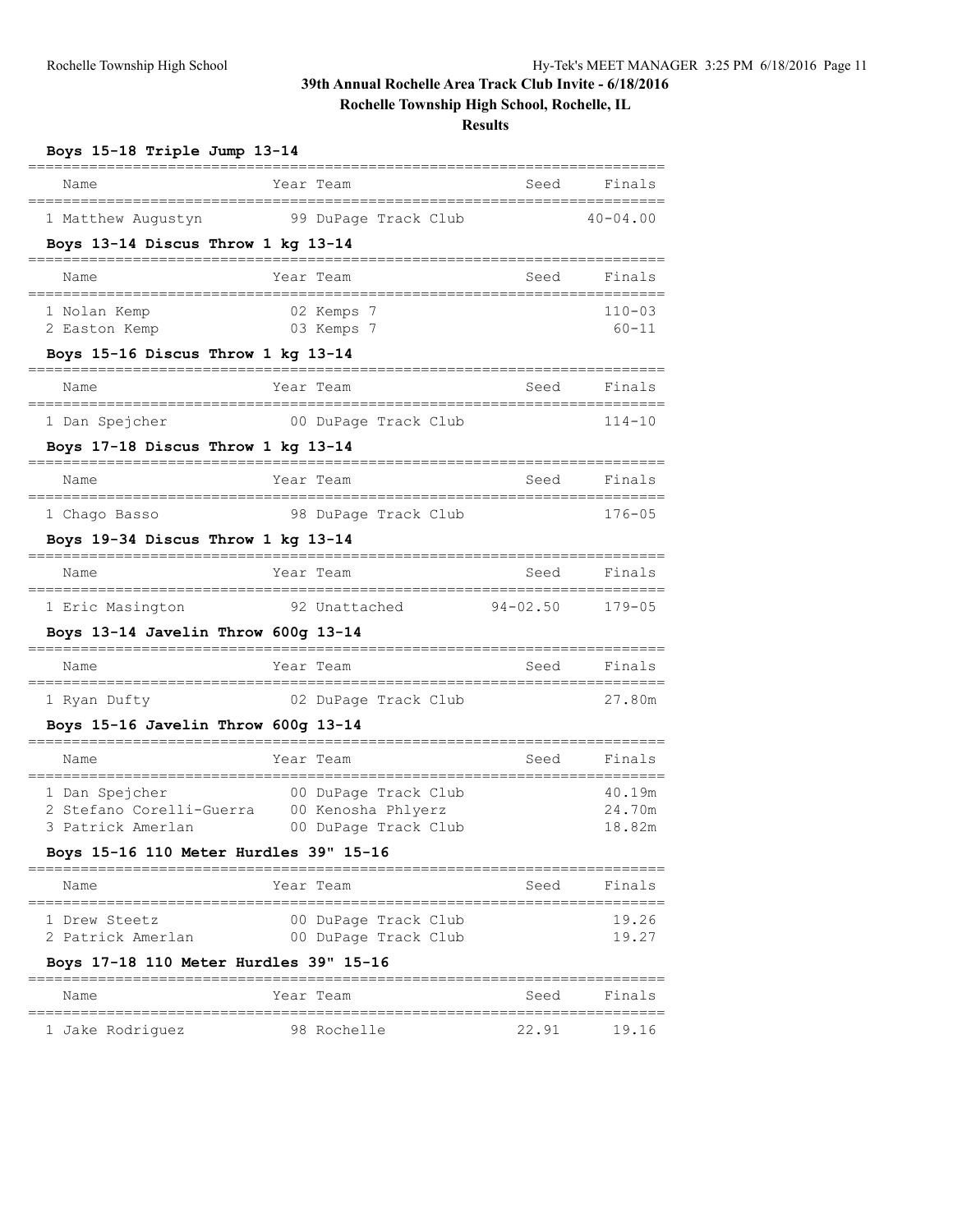# **Rochelle Township High School, Rochelle, IL**

| Boys 15-16 Long Jump 15-16                                                                                                                       |                            |                                                                                                            |                                                    |                                                    |  |  |  |  |
|--------------------------------------------------------------------------------------------------------------------------------------------------|----------------------------|------------------------------------------------------------------------------------------------------------|----------------------------------------------------|----------------------------------------------------|--|--|--|--|
| Name                                                                                                                                             |                            | Year Team                                                                                                  | Seed                                               | Finals                                             |  |  |  |  |
| 1 Stefano Corelli-Guerra                                                                                                                         |                            | 00 Kenosha Phlyerz                                                                                         |                                                    | $16 - 04.75$                                       |  |  |  |  |
|                                                                                                                                                  | Boys 17-18 Long Jump 15-16 |                                                                                                            |                                                    |                                                    |  |  |  |  |
| Name                                                                                                                                             |                            | Year Team                                                                                                  | Seed                                               | Finals                                             |  |  |  |  |
| 1 Casey Comodore<br>2 Ouinn Halversen<br>3 Matthew Augustyn<br>Boys 15-16 Shot Put 121bs 15-16                                                   |                            | 99 Unattached<br>98 Unattached<br>99 DuPage Track Club                                                     | $21 - 08.50$<br>$19 - 04.00$                       | $21 - 00.50$<br>$20 - 09.00$<br>$17 - 03.25$       |  |  |  |  |
| Name                                                                                                                                             |                            | Year Team                                                                                                  | Seed                                               | Finals                                             |  |  |  |  |
| 1 Dan Spejcher                                                                                                                                   |                            | 00 DuPage Track Club                                                                                       |                                                    | $38 - 04.00$                                       |  |  |  |  |
| Boys 17-18 Shot Put 121bs 15-16                                                                                                                  |                            |                                                                                                            |                                                    |                                                    |  |  |  |  |
| Name                                                                                                                                             |                            | Year Team                                                                                                  | Seed                                               | Finals                                             |  |  |  |  |
| 1 Chago Basso                                                                                                                                    |                            | 98 DuPage Track Club                                                                                       |                                                    | $54 - 06.00$                                       |  |  |  |  |
| Boys 19-34 Shot Put 121bs 15-16                                                                                                                  |                            |                                                                                                            |                                                    |                                                    |  |  |  |  |
| Name                                                                                                                                             |                            | Year Team                                                                                                  | Seed                                               | Finals                                             |  |  |  |  |
| 1 Zach Miller                                                                                                                                    |                            | 97 Rochelle                                                                                                |                                                    | $38 - 05.00$                                       |  |  |  |  |
| Boys 35-44 Shot Put 121bs 15-16                                                                                                                  |                            |                                                                                                            |                                                    |                                                    |  |  |  |  |
| Name                                                                                                                                             |                            | Year Team                                                                                                  | Seed                                               | Finals                                             |  |  |  |  |
| 1 Jay Kemp                                                                                                                                       |                            | 77 Kemps 7                                                                                                 |                                                    | $29 - 07.00$                                       |  |  |  |  |
| Men 19-34 200 Meter Dash Open                                                                                                                    |                            |                                                                                                            |                                                    |                                                    |  |  |  |  |
| Name                                                                                                                                             |                            | Year Team                                                                                                  | Seed                                               | Finals                                             |  |  |  |  |
| 1 Andre Barnes<br>2 Elijah Williams<br>3 Wally Clay II<br>4 Jonathan Freeman<br>5 Deandre Wade<br>6 jason hearn<br>Men 35-44 200 Meter Dash Open |                            | 93 Unattached<br>90 Unattached<br>88 Unattached<br>88 Chicago track club<br>94 Unattached<br>83 Unattached | 21.53<br>22.70<br>21.72<br>23.90<br>21.40<br>23.90 | 22.74<br>24.32<br>24.76<br>25.22<br>25.41<br>26.82 |  |  |  |  |
| Name                                                                                                                                             |                            | Year Team                                                                                                  | Seed                                               | Finals                                             |  |  |  |  |
| 1 Christopher Holloman                                                                                                                           |                            | 80 Unattached                                                                                              | 20.58                                              | 26.07                                              |  |  |  |  |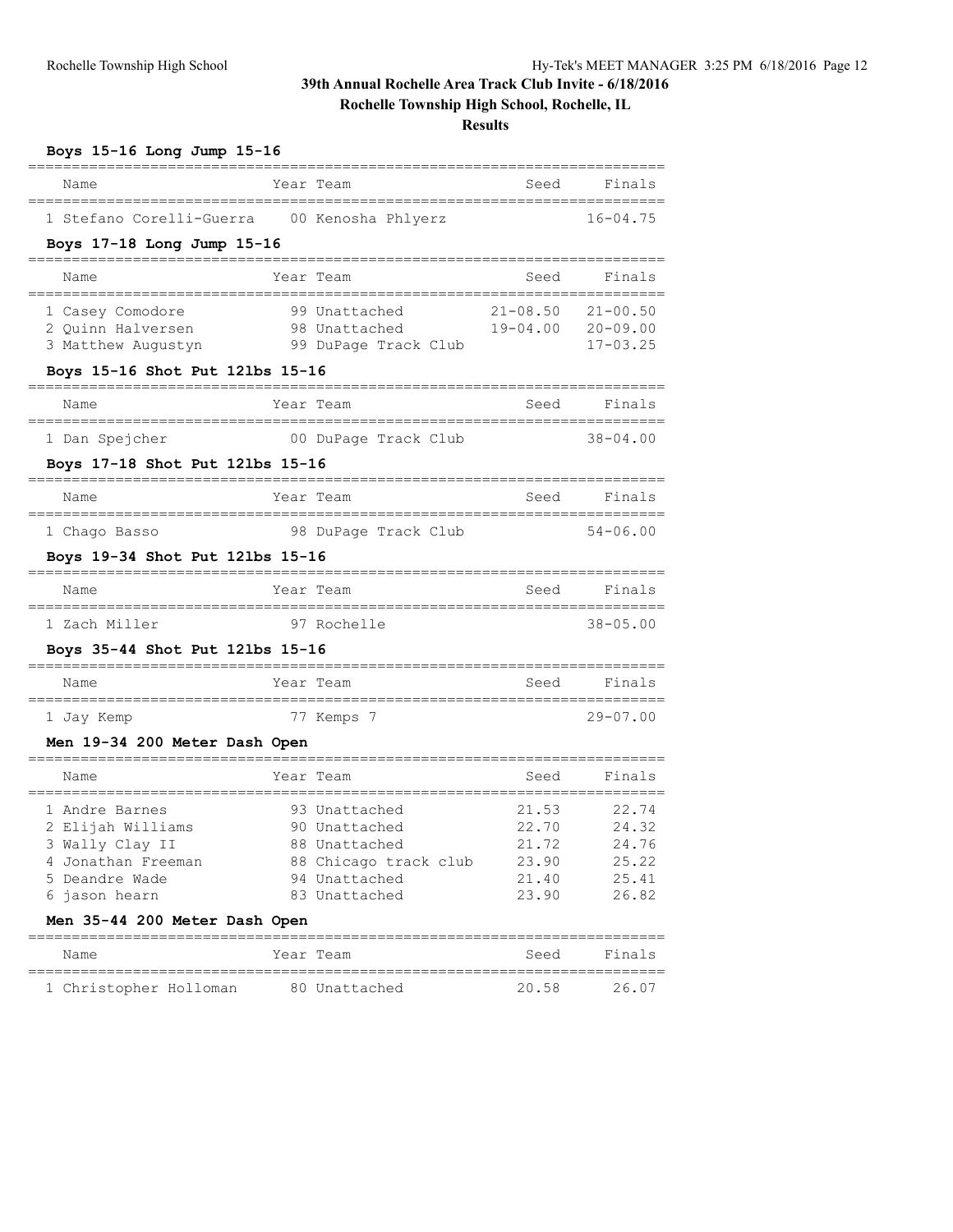### **Rochelle Township High School, Rochelle, IL**

#### **Results**

#### **Boys 9-10 800 Meter Run 8 and under**

| Name                | Year Team       | Seed | Finals  |
|---------------------|-----------------|------|---------|
| 1 Titus Shotsberger | 07 Unattached   |      | 3:10.65 |
| 2 Zachary Pocivasek | 07 Illinois Val |      | 3:11.07 |

#### **Girls 11-12 800 Meter Run 8 and under**

| Name             | Year Team          | Seed    | Finals  |
|------------------|--------------------|---------|---------|
| 1 Mary Hupp      | 05 Kenosha Phlyerz | 2:40.00 | 2:40.95 |
| 2 Lydia Sommer   | 04 Unattached      | 2:45.00 | 2:46.84 |
| 3 Faith Marschel | 04 Kenosha Phlyerz | 2:55.00 | 2:55.70 |
| 4 Alexa Anderson | 05 Indian Creek    | 3:20.00 | 3:16.17 |

#### **Girls 13-14 800 Meter Run 8 and under**

| Name            | Year Team       | Seed | Finals  |
|-----------------|-----------------|------|---------|
| 1 Kylie Ambrose | 02 Illinois Val |      | 3:21.38 |

### **Boys 9-10 4x100 Meter Relay 8 and under**

| Team                                       | Seed                       | Finals  |
|--------------------------------------------|----------------------------|---------|
| $'$ R $'$<br>1 Rochelle Area Track Club    |                            | 1:11.83 |
| 1) Leiya Smith 09                          | 2) Emily Dooley 08         |         |
| 3) Martha Landa 10                         | 4) Anya Anaya 10           |         |
| 1 Rochelle Area Track Club 'A'             |                            | 1:14.90 |
| 1) Gavin Pennington 06                     | 2) Abel Huerta 06          |         |
| 3) Reece Harris 07                         | 4) Diego Salazar 06        |         |
| 2 Rock Island Striders Track Tea 'A'       | 55.21                      | 1:15.32 |
| 1) Rashaad Muskavalley 06                  | 2) Skyler Stone 07         |         |
| 3) Jeremiah Jamison 09                     | 4) Michael Westbrook Jr 09 |         |
| 2 Rochelle Area Track Club 'A'             |                            | 1:15.54 |
| 1) Jasmine Walsh 08                        | 2) Laila Vazquez 08        |         |
| 3) Elana Daugherty 09                      | 4) Linley Hale 09          |         |
| "B"<br>3 Rochelle Area Track Club          |                            | 1:23.48 |
| 1) Brisa Zepeda 07                         | 2) Kylie Smith 06          |         |
| 3) Anna Blanton 07                         | 4) Savanna Wilson 08       |         |
| 3 Rochelle Area Track Club<br>$\mathbf{A}$ |                            | 1:29.87 |
| 1) Grant Daugherty 09                      | 2) Zachary Dreska 08       |         |
| 3) Mark Green 08                           | 4) Caleb Shugars 08        |         |
| 4 Rochelle Area Track Club<br>$\mathbf{A}$ |                            | 1:26.18 |
| 1) Ainsley Hale 06                         | 2) Zoe White 06            |         |
| 3) Simone House 06                         | 4) Maggie Carter 07        |         |

### **Girls 9-10 4x100 Meter Relay 8 and under**

| Team                       |                           | Seed               | Finals  |
|----------------------------|---------------------------|--------------------|---------|
| 1 Rochelle Area Track Club | $^{\prime}$ R $^{\prime}$ |                    | 1:11.83 |
| 1) Leiya Smith 09          |                           | 2) Emily Dooley 08 |         |
| 3) Martha Landa 10         |                           | 4) Anya Anaya 10   |         |
| 1 Rochelle Area Track Club | $\mathsf{A}$              |                    | 1:14.90 |
| 1) Gavin Pennington 06     |                           | 2) Abel Huerta 06  |         |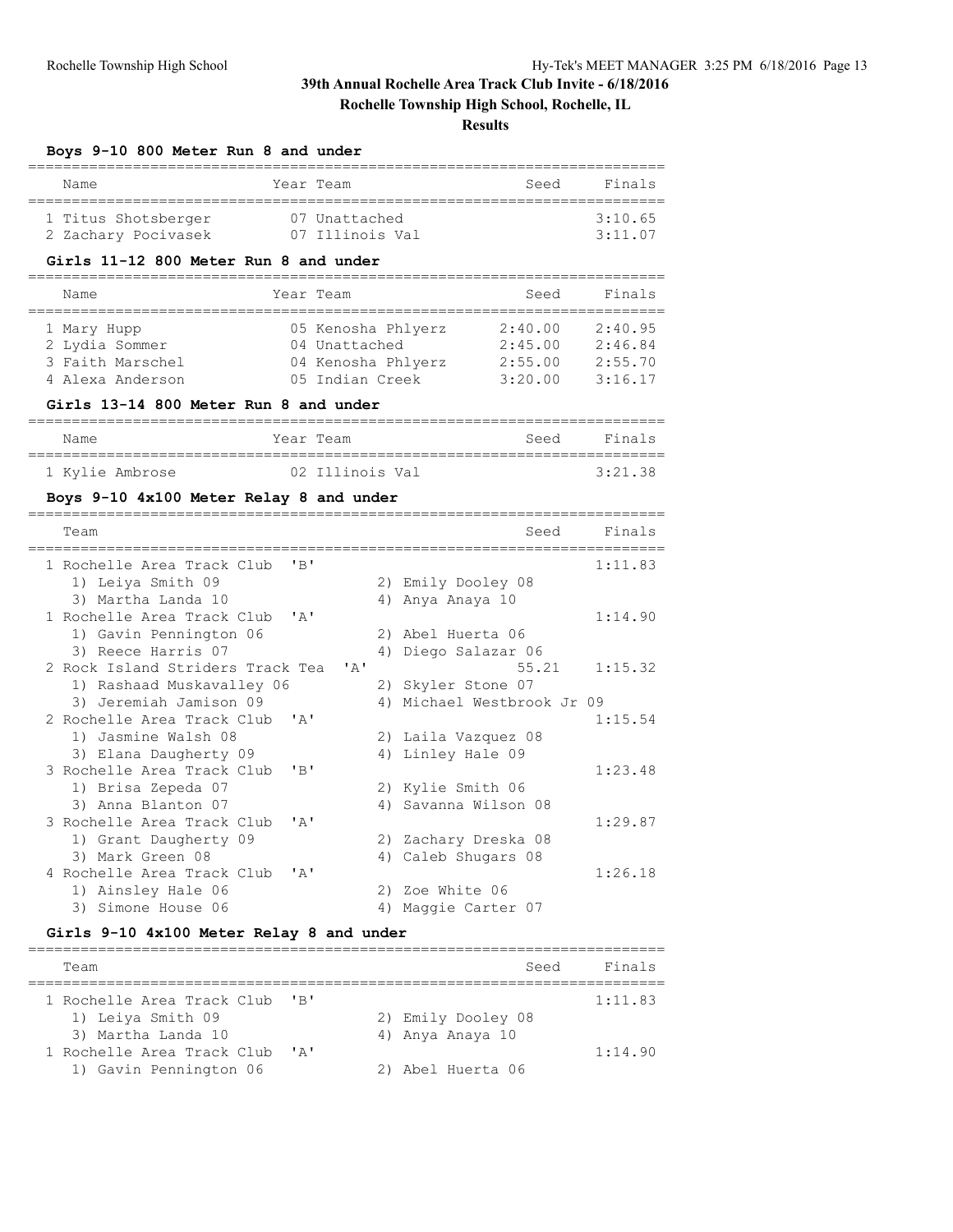### **Rochelle Township High School, Rochelle, IL**

### **Results**

### **....Girls 9-10 4x100 Meter Relay 8 and under**

| 4) Diego Salazar 06                                       |
|-----------------------------------------------------------|
| $55.21$ $1:15.32$<br>2 Rock Island Striders Track Tea 'A' |
| 2) Skyler Stone 07                                        |
| 4) Michael Westbrook Jr 09                                |
| 1:15.54                                                   |
| 2) Laila Vazquez 08                                       |
| 4) Linley Hale 09                                         |
| 1:23.48                                                   |
| 2) Kylie Smith 06                                         |
| 4) Savanna Wilson 08                                      |
| 1:29.87                                                   |
| 2) Zachary Dreska 08                                      |
| 4) Caleb Shugars 08                                       |
| 1:26.18                                                   |
| 2) Zoe White 06                                           |
| Maggie Carter 07<br>4)                                    |
|                                                           |

#### **Mixed 9-10 4x100 Meter Relay 8 and under**

| Team                                                         | Seed                          | Finals |
|--------------------------------------------------------------|-------------------------------|--------|
| $'$ R $'$<br>1 Rochelle Area Track Club                      | 1:11.83                       |        |
| 1) Leiya Smith 09                                            | 2) Emily Dooley 08            |        |
| 3) Martha Landa 10                                           | 4) Anya Anaya 10              |        |
| 1 Rochelle Area Track Club<br>$\mathsf{I} \wedge \mathsf{I}$ | 1:14.90                       |        |
| 1) Gavin Pennington 06                                       | 2) Abel Huerta 06             |        |
| 3) Reece Harris 07                                           | 4) Diego Salazar 06           |        |
| 2 Rock Island Striders Track Tea 'A'                         | 55.21<br>1:15.32              |        |
| 1) Rashaad Muskavalley 06                                    | 2) Skyler Stone 07            |        |
| 3) Jeremiah Jamison 09                                       | Michael Westbrook Jr 09<br>4) |        |
| 2 Rochelle Area Track Club 'A'                               | 1:15.54                       |        |
| 1) Jasmine Walsh 08                                          | 2) Laila Vazquez 08           |        |
| 3) Elana Daugherty 09                                        | 4) Linley Hale 09             |        |
| 3 Rochelle Area Track Club<br>"B"                            | 1:23.48                       |        |
| 1) Brisa Zepeda 07                                           | 2) Kylie Smith 06             |        |
| 3) Anna Blanton 07                                           | 4) Savanna Wilson 08          |        |
| 3 Rochelle Area Track Club<br>$\mathbf{A}$                   | 1:29.87                       |        |
| 1) Grant Daugherty 09                                        | 2) Zachary Dreska 08          |        |
| 3) Mark Green 08                                             | 4) Caleb Shugars 08           |        |
| 4 Rochelle Area Track Club<br>$'$ $\wedge$                   | 1:26.18                       |        |
| 1) Ainsley Hale 06                                           | 2) Zoe White 06               |        |
| 3) Simone House 06                                           | 4) Maggie Carter 07           |        |

### **Girls 5-8 Shot Put 2 kg 8 and under**

| Name                               | Year Team   | Seed | Finals      |
|------------------------------------|-------------|------|-------------|
| 1 Linley Hale                      | 09 Rochelle |      | $7 - 06.00$ |
| Boys 5-8 Shot Put 2 kg 8 and under |             |      |             |
| Name                               | Year Team   | Seed | Finals      |
|                                    |             |      |             |

 1 Mark Green 08 Rochelle 18-10.00 2 David Wurtz 09 Rochelle 9-00.00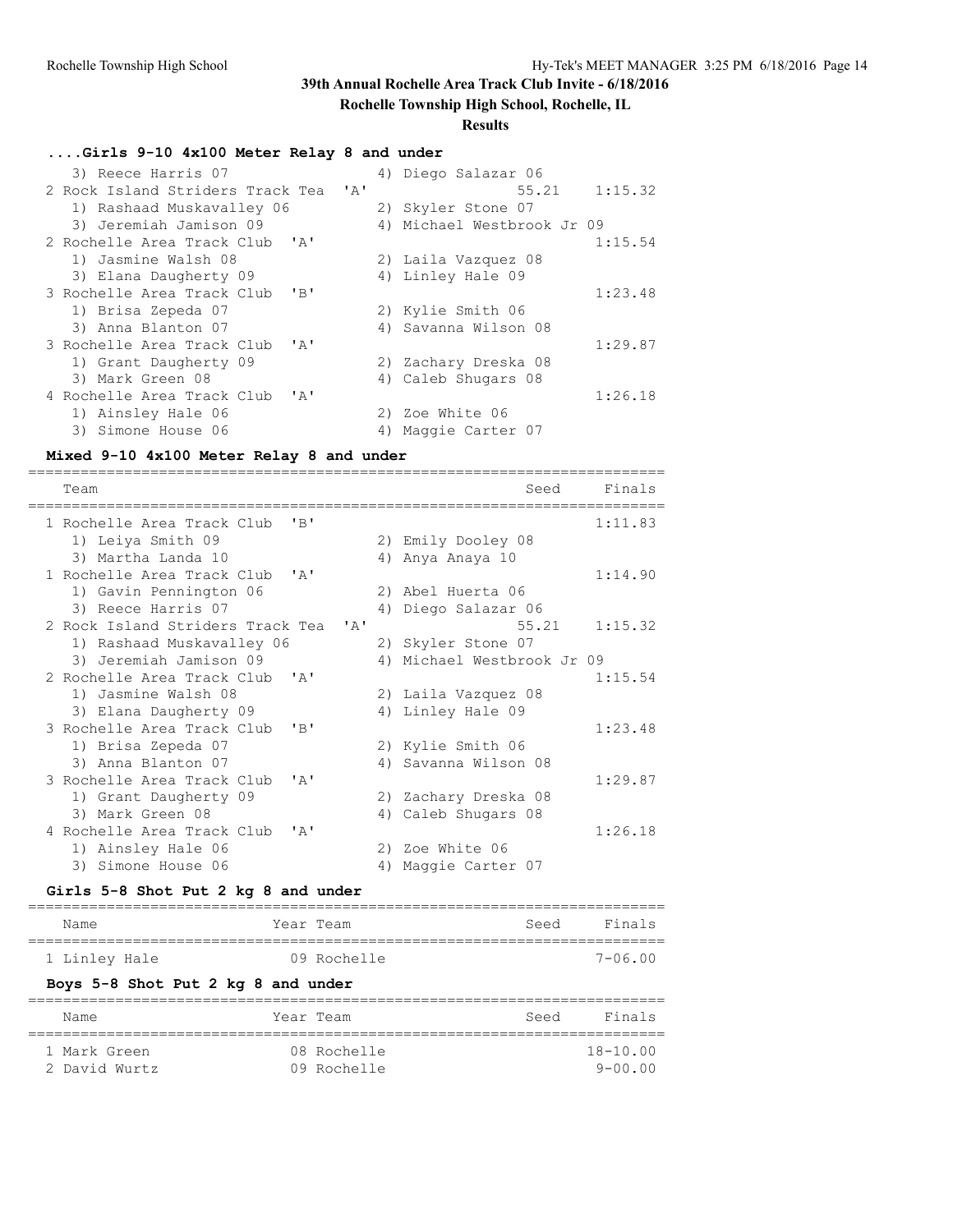**Rochelle Township High School, Rochelle, IL**

| Boys 6-8 Javelin Throw 300 g 8 and under                                                   |           |                                                          |                                         |                               |
|--------------------------------------------------------------------------------------------|-----------|----------------------------------------------------------|-----------------------------------------|-------------------------------|
| Name                                                                                       | Year Team |                                                          | Seed                                    | Finals                        |
| 1 Caleb Shugars<br>2 Mark Wurtz<br>3 David Wurtz                                           |           | 08 Rochelle<br>08 Rochelle<br>09 Rochelle                |                                         | 11.16m<br>6.52m<br>3.97m      |
| Girls 6-8 Javelin Throw 300 g 8 and under                                                  |           |                                                          |                                         |                               |
| Name                                                                                       | Year Team |                                                          | Seed                                    | Finals                        |
| 1 Emily Dooley                                                                             |           | 08 Rochelle                                              |                                         | 6.77m                         |
| Boys 9-10 1500 Meter Run 9-10<br>__________________________________                        |           |                                                          |                                         |                               |
| Name                                                                                       | Year Team |                                                          | Seed                                    | Finals                        |
| 1 Zachary Pocivasek                                                                        |           | 07 Illinois Val                                          |                                         | 6:44.80                       |
| Girls 11-12 1500 Meter Run 9-10                                                            |           |                                                          |                                         |                               |
| Name                                                                                       | Year Team |                                                          | Seed                                    | Finals                        |
| 1 Audrey Jenkins<br>2 Faith Marschel<br>3 Alexa Anderson<br>Boys 13-14 1500 Meter Run 9-10 |           | 04 Illinois Val<br>04 Kenosha Phlyerz<br>05 Indian Creek | =================<br>6:00.00<br>7:00.00 | 5:33.23<br>5:56.69<br>7:02.79 |
| Name                                                                                       | Year Team |                                                          | Seed                                    | Finals                        |
| 1 Zane Sorenson<br>2 Diego Escobar<br>3 Zack Bosi                                          |           | 02 Central Illi<br>02 Rochelle<br>03 Illinois Val        |                                         | 5:16.00<br>5:18.57<br>5:51.75 |
| Girls 13-14 1500 Meter Run 9-10                                                            |           |                                                          | ==========================              |                               |
| Name                                                                                       | Year Team |                                                          | Seed                                    | Finals                        |
| 1 Sofia Lenkaitis                                                                          |           | 03 Rochelle                                              |                                         | 6:15.99                       |
| Men 15-16 1500 Meter Run 9-10                                                              |           |                                                          |                                         |                               |
| Name                                                                                       | Year      | Team                                                     | ===========================<br>Seed     | Finals                        |
| =============================<br>1 Austin Brown                                            |           | ============================<br>01 Rochelle              |                                         | 5:12.18                       |
| Girls 9-10 High Jump 9-10                                                                  |           |                                                          |                                         |                               |
| ==================<br>Name                                                                 | Year Team | ============                                             | Seed                                    | Finals                        |
| ----------------------------<br>Ainsley Hale<br>-- Allison Bereza<br>Zoe White             |           | 06 Rochelle<br>07 Kenosha Phlyerz<br>06 Rochelle         |                                         | NΗ<br>ΝH<br>ΝH                |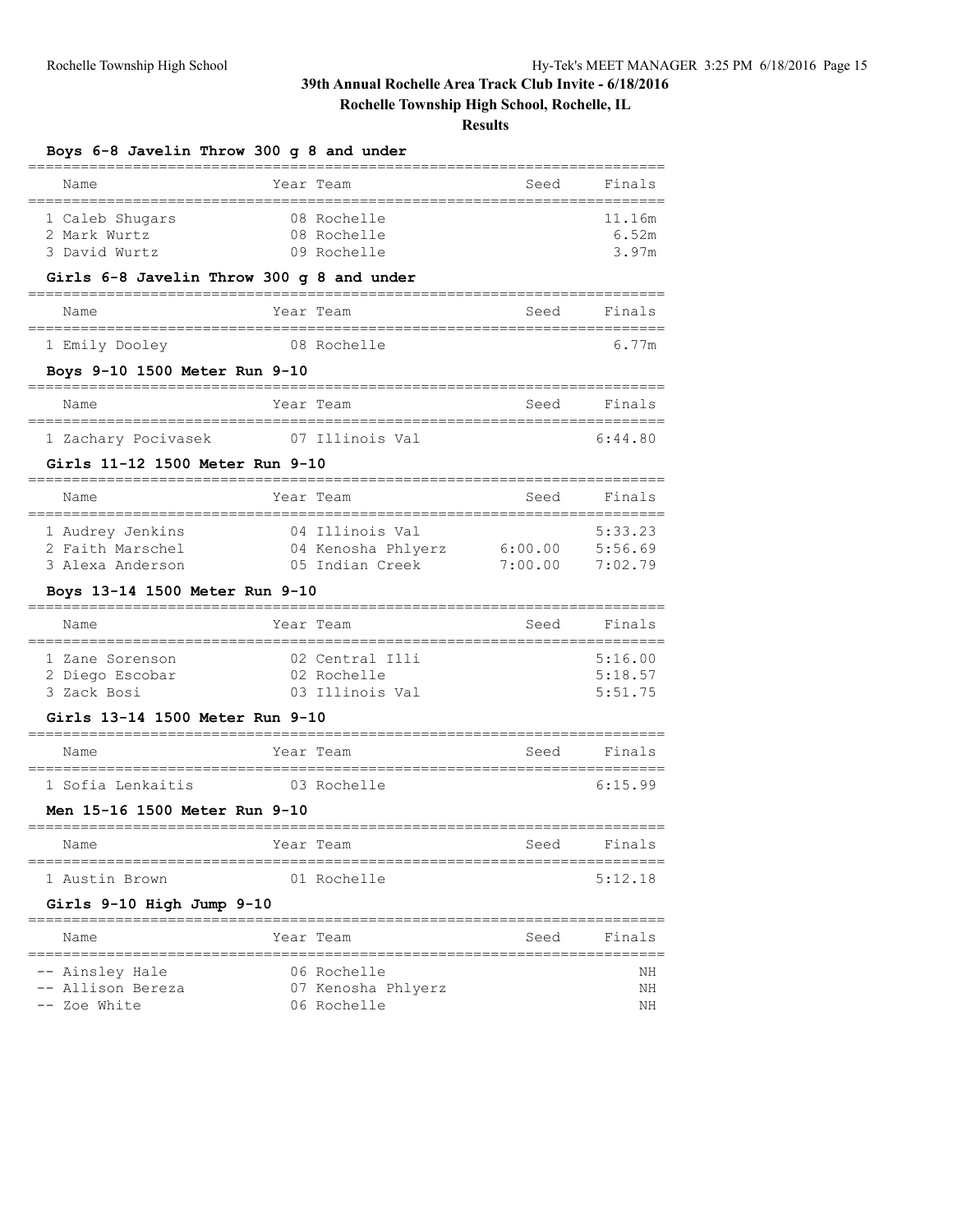**Rochelle Township High School, Rochelle, IL**

**Results**

### **Girls 11-12 High Jump 9-10**

| Name               | Year Team          | Seed        | Finals         |
|--------------------|--------------------|-------------|----------------|
|                    |                    |             |                |
| 1 Mary Hupp        | 05 Kenosha Phlyerz | $3 - 09.00$ | $3 - 09.00$    |
| 1 Audrey Witte     | 04 Indian Creek    |             | $3 - 09.00$    |
| 3 Jill Shotsberger | 05 Unattached      | $3 - 05.00$ | $3 - 06.00$    |
| 4 Sierah Shaver    | 05 Illinois Val    |             | $3 - 0.3$ , 00 |

#### **Boys 11-12 High Jump 9-10**

| Name                 | Year Team            | Seed        | Finals      |
|----------------------|----------------------|-------------|-------------|
| 1 Noah Brown         | 04 Rochelle          |             | $4 - 04.00$ |
| 2 Tristen Tessendorf | 04 EduSports         | $3 - 08.00$ | $4 - 02.00$ |
| 3 Owen Haas          | 05 Rochelle          |             | $4 - 00.00$ |
| 3 Cameron Tice       | 04 EduSports         | $3 - 10.00$ | $4 - 00.00$ |
| 5 Ryan Prochaska     | 04 DuPage Track Club |             | $3 - 09.00$ |
| 5 Carter Maffet      | 05 Kenosha Phlyerz   | $3 - 09.00$ | $3 - 09.00$ |
| 7 Wesley Brown       | 05 Rochelle          |             | $3 - 03.00$ |

#### **Girls 9-10 Shot Put 6 lb 9-10**

| Name             |  | Year Team   | Seed | Finals          |
|------------------|--|-------------|------|-----------------|
| 1 Maggie Carter  |  | 07 Rochelle |      | $11 - 0.3$ , 00 |
| 2 Naleia Fonfara |  | 07 Rochelle |      | $9 - 0.5$ . 00  |

### **Boys 11-12 Shot Put 6 lb 9-10**

|                                        | Seed                                    | Finals       |
|----------------------------------------|-----------------------------------------|--------------|
|                                        |                                         |              |
|                                        |                                         | $22 - 00.00$ |
|                                        |                                         | $20 - 04.00$ |
| Name<br>1 Owen Haas<br>2 Nolan Fonfara | Year Team<br>05 Rochelle<br>05 Rochelle |              |

#### **Girls 13-14 Shot Put 6 lb 9-10**

| Name            | Year Team     | Seed | Finals       |
|-----------------|---------------|------|--------------|
| 1 Morgan Haas   | 03 Rochelle   |      | $24 - 09.00$ |
| 2 Kendall Krich | 03 Unattached |      | $21 - 08.00$ |

### **Boys 9-10 Javelin Throw 300g 9-10**

| Name               |  | Year Team |                    | Seed   | Finals |  |
|--------------------|--|-----------|--------------------|--------|--------|--|
|                    |  |           |                    |        |        |  |
| 1 Edward Jones III |  |           | 07 Kenosha Phlyerz | 14.63m | 16.70m |  |

### **Girls 9-10 Javelin Throw 300g 9-10**

| Name             | Year Team   | Seed | Finals |
|------------------|-------------|------|--------|
| 1 Kyler Dickson  | 07 Rochelle |      | 7.70m  |
| 2 Naleia Fonfara | 07 Rochelle |      | 4.79m  |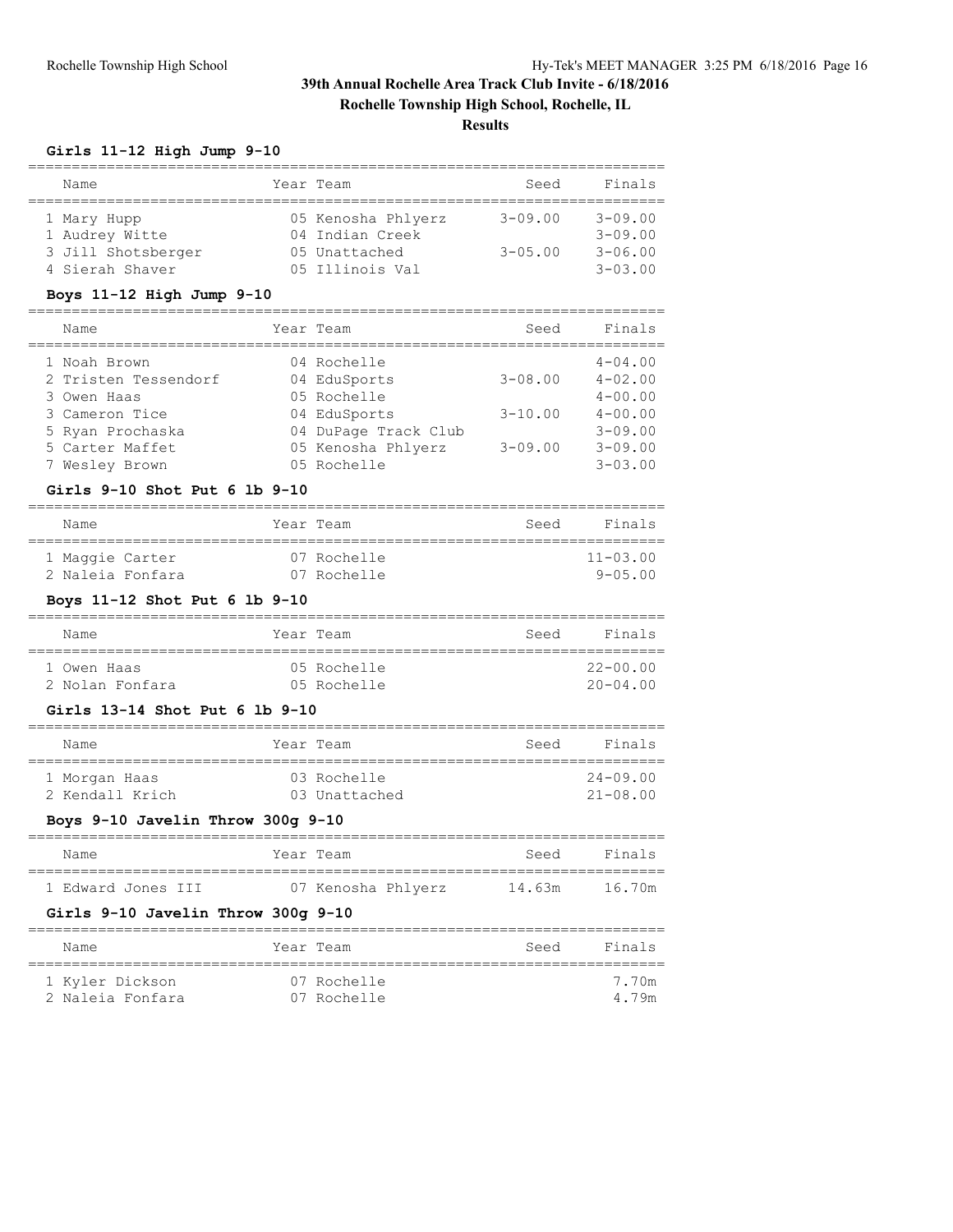**Rochelle Township High School, Rochelle, IL**

### **Results**

### **Boys 11-12 Javelin Throw 300g 9-10**

| Name                                                                                                                                                                | Year Team                                                                                                             | Seed               | Finals                                                             |
|---------------------------------------------------------------------------------------------------------------------------------------------------------------------|-----------------------------------------------------------------------------------------------------------------------|--------------------|--------------------------------------------------------------------|
| 1 David Wanner<br>2 Owen Haas<br>3 Cole Oleson<br>4 Nolan Fonfara<br>5 Tayshaun McCullough<br>6 Wesley Brown<br>7 Owen Walsh<br>Girls 11-12 Javelin Throw 300g 9-10 | 04 Rochelle<br>05 Rochelle<br>04 Unattached<br>05 Rochelle<br>05 Kenosha Phlyerz<br>05 Rochelle<br>05 Kenosha Phlyerz | 22.88m             | 22.63m<br>19.76m<br>17.12m<br>16.47m<br>15.50m<br>14.35m<br>13.63m |
| Name                                                                                                                                                                | Year Team                                                                                                             | Seed               | Finals                                                             |
| 1 Emily Frazier                                                                                                                                                     | 05 Unattached                                                                                                         | 1.45m              | 11.81m                                                             |
| Boys 11-12 800 Meter Run 11-12                                                                                                                                      |                                                                                                                       |                    |                                                                    |
| Name                                                                                                                                                                | Year Team                                                                                                             | Seed               | Finals                                                             |
| 1 Carter Maffet<br>2 Noah Brown<br>3 David Wanner                                                                                                                   | 05 Kenosha Phlyerz<br>04 Rochelle<br>04 Rochelle                                                                      |                    | 2:50.23<br>3:01.10<br>3:05.22                                      |
| Boys 13-14 800 Meter Run 11-12                                                                                                                                      |                                                                                                                       |                    |                                                                    |
| Name                                                                                                                                                                | Year Team                                                                                                             | Seed               | Finals                                                             |
| 1 Kole Sommer<br>2 Zane Sorenson<br>3 Jaleon Israel<br>4 Zack Bosi<br>Men 15-16 800 Meter Run 11-12                                                                 | 02 Unattached<br>02 Central Illi<br>03 Rock Island<br>03 Illinois Val                                                 | 2:12.00<br>2:24.00 | 2:14.25<br>2:28.80<br>2:31.30<br>2:55.62                           |
| Name                                                                                                                                                                | Year Team                                                                                                             | Seed               | Finals                                                             |
| 1 Riley McIntyre                                                                                                                                                    | 00 Unattached                                                                                                         | 2:00.90            | 2:11.68                                                            |

### **Women 17-18 800 Meter Run 11-12**

| Name                                 | Year Team                         | Seed    | Finals             |
|--------------------------------------|-----------------------------------|---------|--------------------|
| 1 Molly O'Boyle<br>2 Ashley Ackerman | 98 Kenosha Phlyerz<br>99 Rochelle | 2:24.00 | 2:31.83<br>3:21.13 |

### **Girls 11-12 3000 Meter Run 11-12**

| Name             | Year Team       | Seed | Finals   |
|------------------|-----------------|------|----------|
| 1 Audrey Jenkins | 04 Illinois Val |      | 11:37.99 |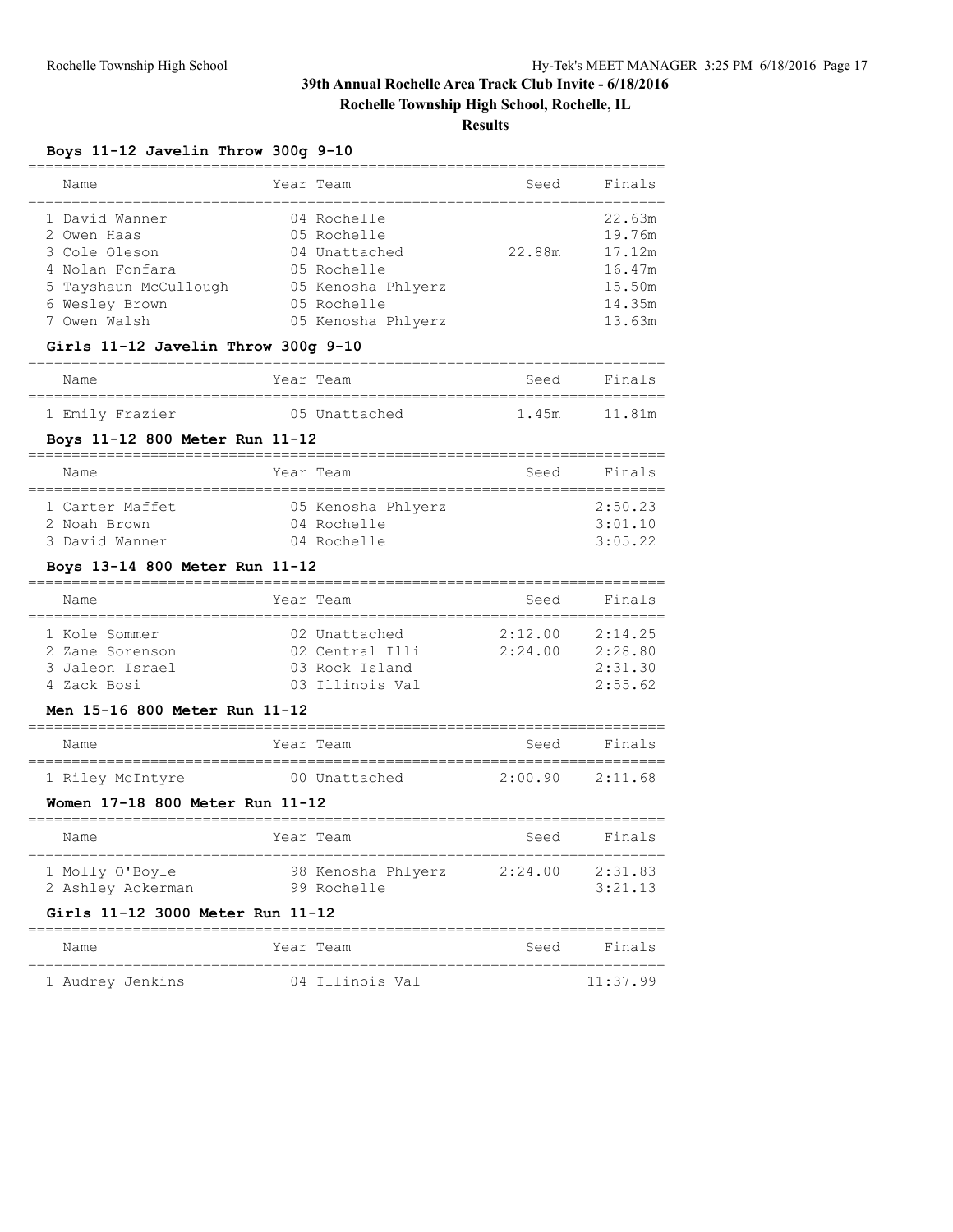# **Rochelle Township High School, Rochelle, IL**

| Girls 13-14 3000 Meter Run 11-12                           |                                       |             |                    |
|------------------------------------------------------------|---------------------------------------|-------------|--------------------|
| Name                                                       | Year Team                             | Seed        | Finals             |
| 1 Emma Hupp                                                | 02 Kenosha Phlyerz                    |             | 11:55.92           |
| Women 15-16 3000 Meter Run 11-12                           |                                       |             |                    |
| Name                                                       | Year Team                             | Seed        | Finals             |
| 1 Riley Hansen                                             | 00 Kenosha Phlyerz                    |             | 11:21.46           |
| Men 45-54 3000 Meter Run 11-12                             |                                       |             |                    |
| Name                                                       | Year Team                             | Seed        | Finals             |
| 1 Kevin Sommer                                             | 66 Unattached                         | 10:30.00    | 10:19.09           |
| Boys 13-14 100 Meter Hurdles 33" 13-14                     |                                       |             |                    |
| Name                                                       | Year Team                             | Seed        | Finals             |
| 1 Ryan Dufty                                               | 02 DuPage Track Club                  |             | 17.21              |
| 2 Zach Boebuck<br>3 George Granskog                        | 03 Unattached<br>02 DuPage Track Club |             | 18.43<br>20.08     |
| Women 15-16 100 Meter Hurdles 33" 13-14                    |                                       |             |                    |
| Name                                                       | Year Team                             | Seed        | Finals             |
| 1 Andelyn Granskog                                         | 01 DuPage Track Club                  |             | 17.74              |
| Women 17-18 100 Meter Hurdles 33" 13-14<br>_______________ |                                       |             |                    |
| Name<br>===================                                | Year Team                             | Seed        | Finals             |
| 1 Abigail Whynott                                          | 99 Kenosha Phlyerz                    |             | 24.93              |
| 2 Kayla Mankel                                             | 99 Kenosha Phlyerz                    |             | 30.80              |
| Girls 13-14 200 Meter Hurdles 30" 5 hurdl 13-14            |                                       |             |                    |
| Name                                                       | Year Team                             | Seed        | Finals             |
| 1 sydney Chong                                             | 03 Central Illi                       |             | 33.11              |
| Boys 13-14 200 Meter Hurdles 30" 5 hurdl 13-14             |                                       |             |                    |
| Name                                                       | Year Team                             | Seed        | Finals             |
| 1 Ryan Dufty                                               | 02 DuPage Track Club                  |             | 28.32              |
| 2 George Granskog                                          | 02 DuPage Track Club                  |             | 32.71              |
| Girls 13-14 High Jump 13-14                                |                                       |             |                    |
| Name                                                       | Year Team<br>=======================  | Seed        | Finals<br>======== |
| 1 Natalia Garcia                                           | 03 Central Illi                       | $4 - 11.00$ | $4 - 10.00$        |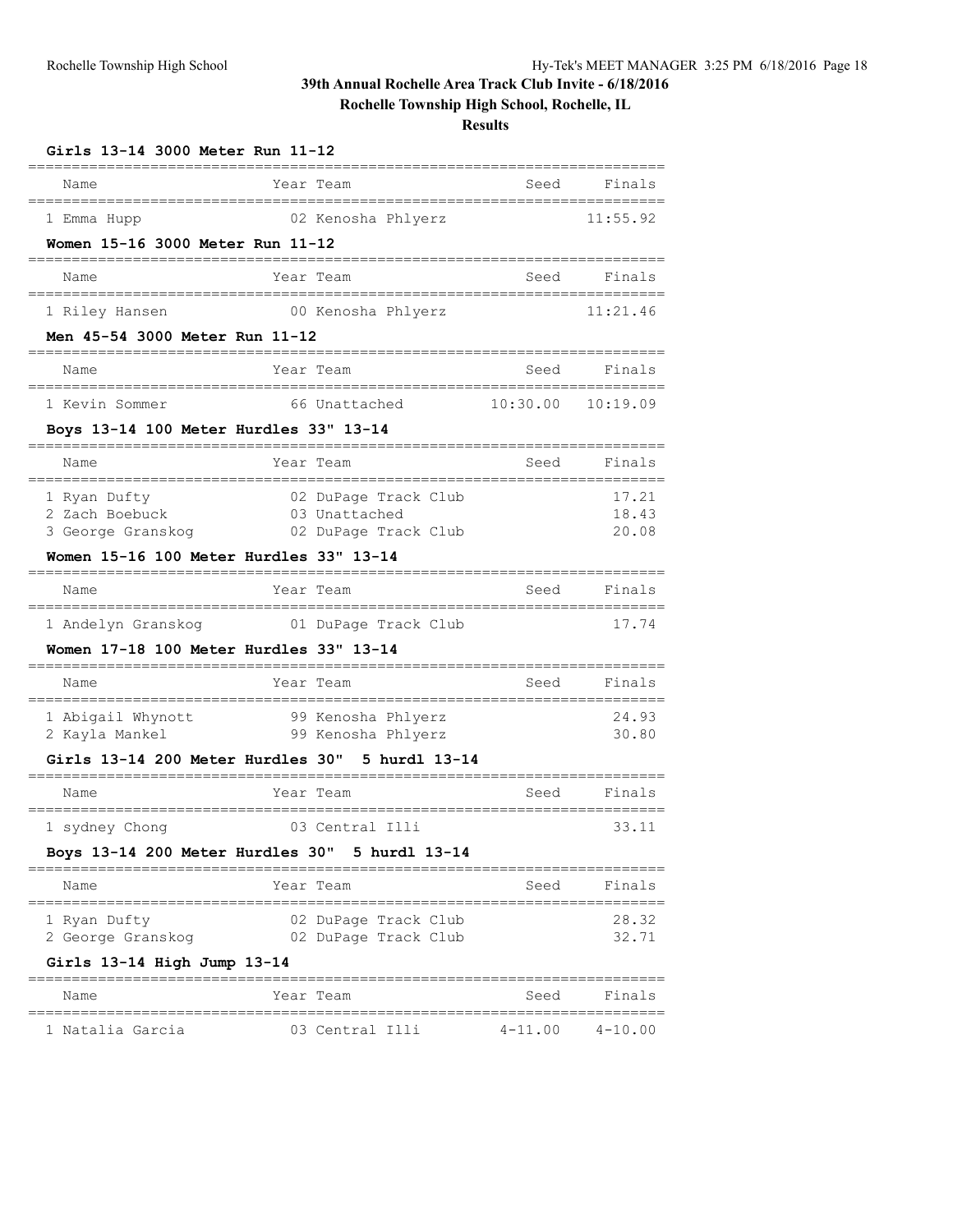**Rochelle Township High School, Rochelle, IL**

### **Results**

### **....Girls 13-14 High Jump 13-14**

| 2 Clare Green<br>02 Rochelle                       | $4 - 06.00$ |
|----------------------------------------------------|-------------|
| 2 Elizabeth Edgcomb<br>02 Illinois Val             | $4 - 06.00$ |
| 03 DuPage Track Club<br>4 Analisa Murillo          | $4 - 00.00$ |
| 5 Jennifer Wuebbels<br>$4 - 02.00$<br>03 EduSports | $3 - 09.00$ |

# **Boys 13-14 High Jump 13-14**

| Name                                                                                                                      | Year Team                                                                                                                                   | Seed        | Finals                                                                                                |
|---------------------------------------------------------------------------------------------------------------------------|---------------------------------------------------------------------------------------------------------------------------------------------|-------------|-------------------------------------------------------------------------------------------------------|
| 1 Ben Hickey<br>2 Ryan Dufty<br>3 Braden Clarke<br>3 Evan Lowder<br>5 Marion Rogers<br>5 George Granskog<br>7 Zach Roboek | 02 Rochelle<br>02 DuPage Track Club<br>02 DuPage Track Club<br>03 Central Illi<br>02 Rock Island<br>02 DuPage Track Club<br>03 Illinois Val | $4 - 10.00$ | $5 - 02.00$<br>$5 - 00.00$<br>$4 - 10.00$<br>$4 - 10.00$<br>$4 - 08.00$<br>$4 - 08.00$<br>$4 - 04.00$ |
|                                                                                                                           |                                                                                                                                             |             |                                                                                                       |

### **Girls 12-14 Pole Vault 13-14**

| Name |               | Year Team |             | Seed | Finals      |
|------|---------------|-----------|-------------|------|-------------|
|      | 1 Anna Harvey |           | 04 Rochelle |      | $6 - 06.00$ |

### **Men 15-16 Pole Vault 13-14**

| Name            | Year Team            |  | Seed | Finals      |
|-----------------|----------------------|--|------|-------------|
|                 |                      |  |      |             |
| 1 Michael Shuff | 01 DuPage Track Club |  |      | $9 - 00.00$ |

#### **Women 15-16 Pole Vault 13-14**

| Name |                  | Year Team   | Seed | Finals      |
|------|------------------|-------------|------|-------------|
|      |                  |             |      |             |
|      | 1 Skylar Hubbard | 01 Rochelle |      | $6 - 00.00$ |

#### **Men 17-18 Pole Vault 13-14**

| Name             | Year Team |                      |  | Seed | Finals       |
|------------------|-----------|----------------------|--|------|--------------|
|                  |           |                      |  |      |              |
| 1 Tommy Paprocki |           | 99 DuPage Track Club |  |      | $12 - 00.00$ |

#### **Men 45-54 Pole Vault 13-14**

| Name           | Year Team     | Seed                      | Finals |
|----------------|---------------|---------------------------|--------|
| 1 Dave Gilbert | 62 Unattached | $10 - 11.75$ $12 - 06.00$ |        |

#### **Boys 13-14 Shot Put 4 kg 13-14**

| Name         | Year Team |            | Seed | Finals       |
|--------------|-----------|------------|------|--------------|
| 1 Nolan Kemp |           | 02 Kemps 7 |      | $39 - 11.00$ |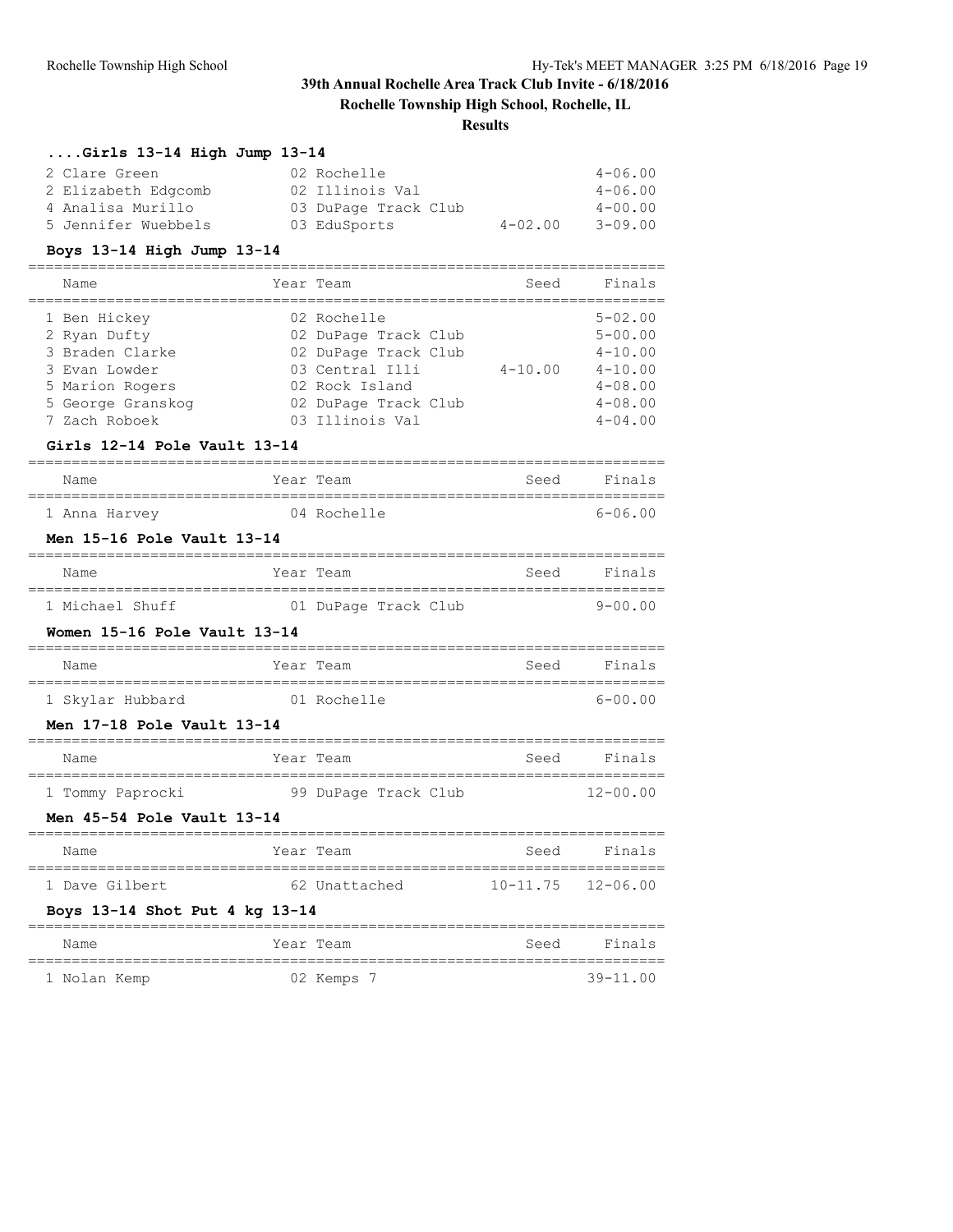**Rochelle Township High School, Rochelle, IL**

### **Results**

#### **Women 15-16 Shot Put 4 kg 13-14**

| Name                                                                                        | Year Team |                                                                                                               | Seed | Finals                                                                       |
|---------------------------------------------------------------------------------------------|-----------|---------------------------------------------------------------------------------------------------------------|------|------------------------------------------------------------------------------|
| 1 Tayla Schwarz<br>1 Katie Bessy<br>2 Olivia Howard<br>3 Jasmine Stokes<br>4 Kayla Mikottis |           | 00 DuPage Track Club<br>00 Unattached<br>00 DuPage Track Club<br>00 DuPage Track Club<br>01 DuPage Track Club |      | $43 - 05.00$<br>$33 - 09.00$<br>$29 - 11.00$<br>$28 - 02.00$<br>$23 - 01.00$ |

#### **Women 17-18 Shot Put 4 kg 13-14**

### ========================================================================= Name Year Team Seed Finals =========================================================================

### 2 Kayla Mankel 99 Kenosha Phlyerz 28-00.00 28-02.00

### **Men 15-16 100 Meter Dash 15-16**

| Finals<br>Year Team<br>Seed<br>Name                   | H# |
|-------------------------------------------------------|----|
| 01 Central Illi<br>11.70<br>11.96<br>1 Brady Stoewer  | 2  |
| 2 Nick Tolimieri<br>12.21<br>00 DuPage Track Club     |    |
| 01 Central Illi<br>12.24<br>11.70<br>3 Bryce Hess     | 2  |
| 4 Ethan Lowder<br>11.90<br>12.48<br>01 Central Illi   | 2  |
| 11.70<br>12.68<br>01 Central Illi<br>5 Spencer Parker | 2  |
| 12.99<br>6 Ethan Wooten<br>01 Rochelle                |    |
| 13.56<br>7 Austin Brown<br>01 Rochelle                |    |
| 14.27<br>00 DuPage Track Club<br>8 Raymond Schrager   |    |

#### **Men 19-34 100 Meter Dash 15-16**

| Name          | Year Team     | Seed  | Finals | H#             |
|---------------|---------------|-------|--------|----------------|
| 1 Joseph Lota | 89 Unattached | 11 29 | 12.08  | $\overline{2}$ |

#### **Women 19-34 100 Meter Dash 15-16**

| Name          | Year Team     | Seed  | Finals H# |                |
|---------------|---------------|-------|-----------|----------------|
| 1 Sharae Hill | 86 Unattached | 11.60 | 12.58     | $\overline{2}$ |

#### **Men 15-16 200 Meter Dash 15-16**

| Name                     | Year Team            | Seed  | Finals | H#            |
|--------------------------|----------------------|-------|--------|---------------|
| 1 Bryce Hess             | 01 Central Illi      | 24.50 | 26.83  | -2            |
| 2 Ethan Lowder           | 01 Central Illi      | 24.70 | 27.45  | - 2           |
| 3 Spencer Parker         | 01 Central Illi      | 24.50 | 28.85  | $\mathcal{L}$ |
| 4 Brady Stoewer          | 01 Central Illi      | 24.50 | 29.02  | $\mathcal{L}$ |
| 5 Nick Tolimieri         | 00 DuPage Track Club |       | 34.37  | $\mathbf{1}$  |
| 6 Stefano Corelli-Guerra | 00 Kenosha Phlyerz   |       | 34.60  | $\mathbf{1}$  |
| 7 Raymond Schrager       | 00 DuPage Track Club |       | 36.07  | $\mathbf{1}$  |
|                          |                      |       |        |               |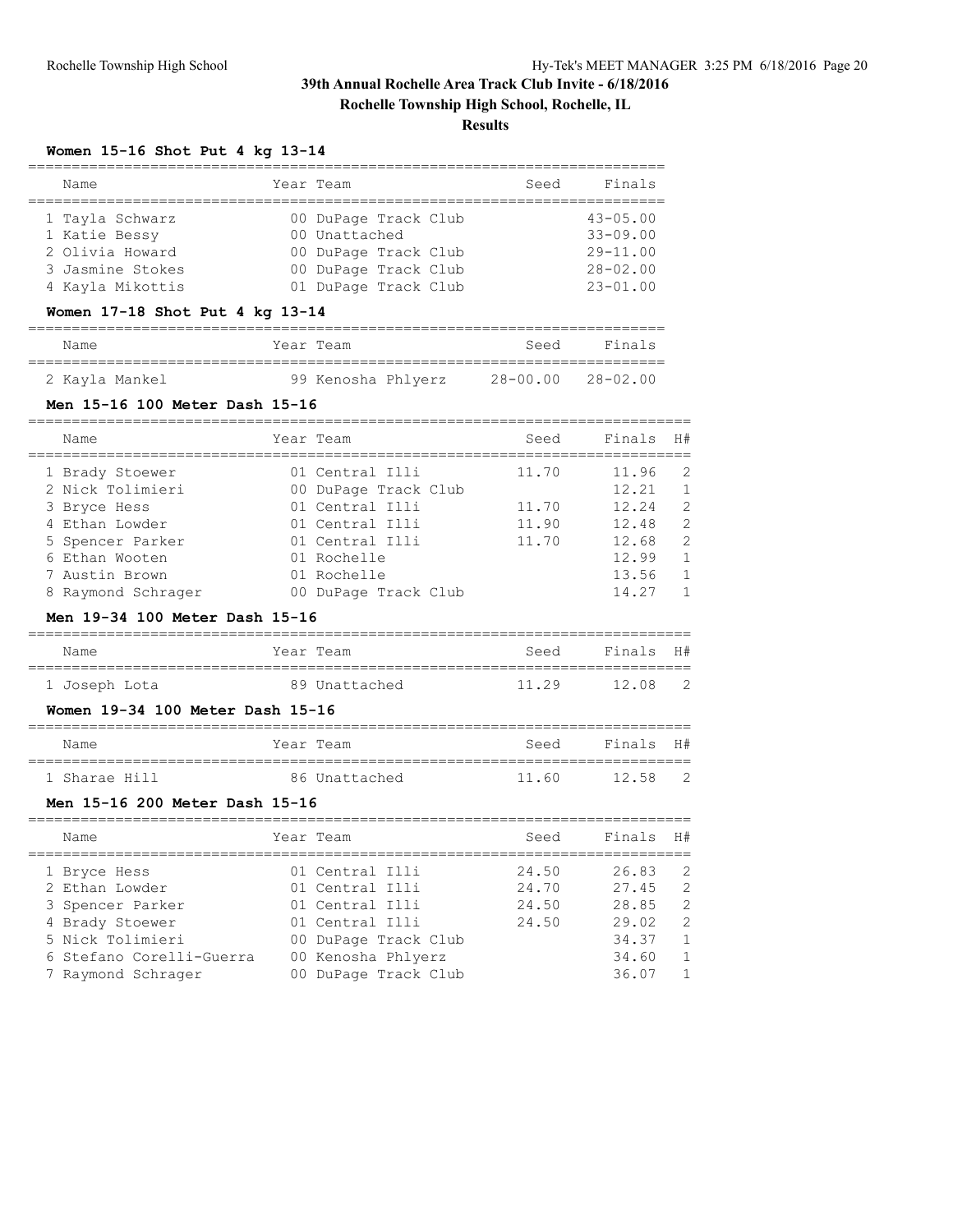### **Rochelle Township High School, Rochelle, IL**

#### **Results**

#### **Women 17-18 200 Meter Dash 15-16**

| Name               | Year Team            | Seed | Finals |
|--------------------|----------------------|------|--------|
| 1 Camryn Comodore  | 99 Rock Island       |      | 29.03  |
| 2 Sonja Renowden   | 99 DuPage Track Club |      | 29.35  |
| 3 Demetria Johnson | 98 Rock Island       |      | 37 19  |

#### **Women 15-18 400 Meter Hurdles 30" 10 hurd 15-16**

| Name              | Year Team          | Seed | Finals  |  |  |  |
|-------------------|--------------------|------|---------|--|--|--|
| 1 Alicia Jones    | 01 Kenosha Phlyerz |      | 1:14.06 |  |  |  |
| 2 Abigail Whynott | 99 Kenosha Phlyerz |      | 1:22.86 |  |  |  |

### **Men 15-18 400 Meter Hurdles 30" 10 hurd 15-16**

| Name               |  | Year Team            | Seed | Finals  |  |  |  |
|--------------------|--|----------------------|------|---------|--|--|--|
| 1 Vincent DiVenere |  | 99 DuPage Track Club |      | 59.51   |  |  |  |
| 2 Drew Steetz      |  | 00 DuPage Track Club |      | 1:10.56 |  |  |  |
| 3 Jake Rodriquez   |  | 98 Rochelle          |      | 1:16.23 |  |  |  |

### **Men 15-16 High Jump 15-16**

| Name                                                 |  | Year Team                                                   | Finals<br>Seed                               |  |  |  |  |
|------------------------------------------------------|--|-------------------------------------------------------------|----------------------------------------------|--|--|--|--|
| 1 Kevin Weier<br>2 Ethan Wooten<br>3 Patrick Amerlan |  | 01 DuPage Track Club<br>01 Rochelle<br>00 DuPage Track Club | $5 - 0.3$ , 00<br>$5 - 01.00$<br>$4 - 09.00$ |  |  |  |  |

### **Women 15-16 High Jump 15-16**

|  | Name               | Year Team |                      | Seed           | Finals         |  |  |
|--|--------------------|-----------|----------------------|----------------|----------------|--|--|
|  |                    |           |                      |                |                |  |  |
|  | 1 Krich McKenzie   |           | 00 Unattached        | $5 - 0.3$ , 00 | $4 - 11.00$    |  |  |
|  | 1 Sydney Halversen |           | 01 Unattached        |                | $4 - 11.00$    |  |  |
|  | 3 Andelyn Granskog |           | 01 DuPage Track Club |                | $4 - 09.00$    |  |  |
|  | 4 Riley Hansen     |           | 00 Kenosha Phlyerz   |                | $4 - 0.3$ , 00 |  |  |

### **Men 17-18 High Jump 15-16**

| Name              | Year Team     | Seed    | Finals  |  |  |  |
|-------------------|---------------|---------|---------|--|--|--|
|                   |               |         |         |  |  |  |
| 1 Ouinn Halversen | 98 Unattached | 5-10 00 | 6-03 00 |  |  |  |

#### **Women 17-18 High Jump 15-16**

| Name              | Year Team |             | Seed | Finals      |
|-------------------|-----------|-------------|------|-------------|
|                   |           |             |      |             |
| 1 Alexis Crawford |           | 99 Rochelle |      | $4 - 06.00$ |

#### **Men 19-34 High Jump 15-16**

| Name          | Year Team     | Seed    | Finals  |
|---------------|---------------|---------|---------|
| 1 Billy Sipek | 93 Unattached | 6-10 00 | 6-05.00 |